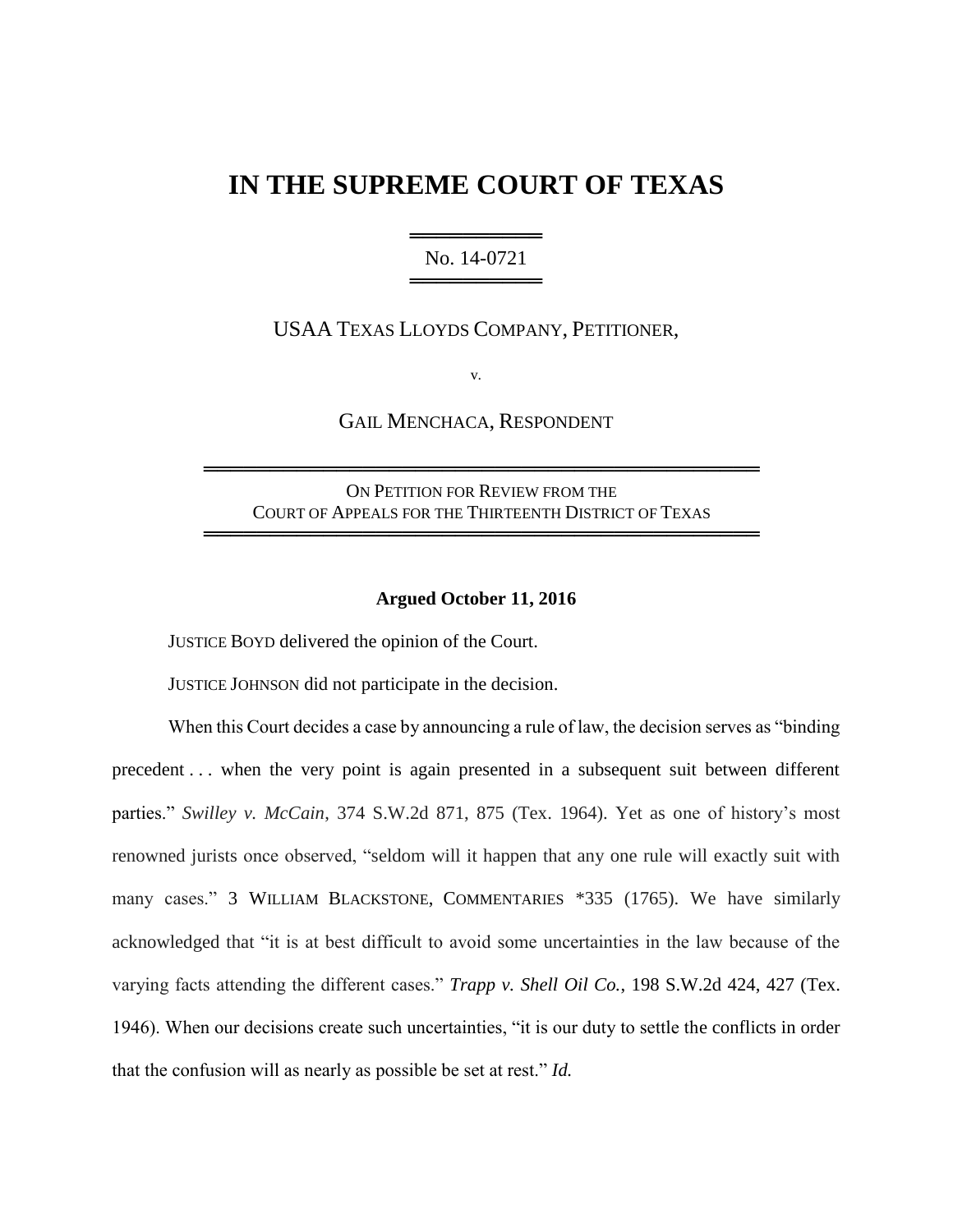Today we endeavor to fulfill that duty in this case involving an insured's claims against her insurance company. The primary issue is whether the insured can recover policy benefits based on jury findings that the insurer violated the Texas Insurance Code and that the violation resulted in the insured's loss of benefits the insurer "should have paid" under the policy, even though the jury also failed to find that the insurer failed to comply with its obligations under the policy. Unfortunately, our precedent in this area has led to substantial confusion among other courts, and that confusion has permeated this case. In resolving this appeal, we seek to clarify our precedent by announcing five rules that address the relationship between contract claims under an insurance policy and tort claims under the Insurance Code. Ultimately, because the trial court and the parties lacked the clarity we provide today, and because their shared confusion prevented a proper resolution of these claims, we reverse the court of appeals' judgment and remand the case to the trial court for a new trial in the interest of justice.

# **I. BACKGROUND**

After Hurricane Ike struck Galveston Island in September 2008, Gail Menchaca contacted her homeowner's insurance company, USAA Texas Lloyds, and reported that the storm had damaged her home. USAA sent an adjuster to investigate Menchaca's claim, and the adjuster found only minimal damage. Based on the adjuster's findings, USAA determined that its policy covered some of the damage but declined to pay Menchaca any benefits because the total estimated repair costs did not exceed the policy's deductible.<sup>1</sup> About five months later, at Menchaca's

 $\ddot{\phantom{a}}$ 

 $<sup>1</sup>$  The policy's declaration page provides that the policy covers "only that part of the loss over the deductible</sup> stated," and then lists the deductible amounts for "wind and hail" and for "all other perils."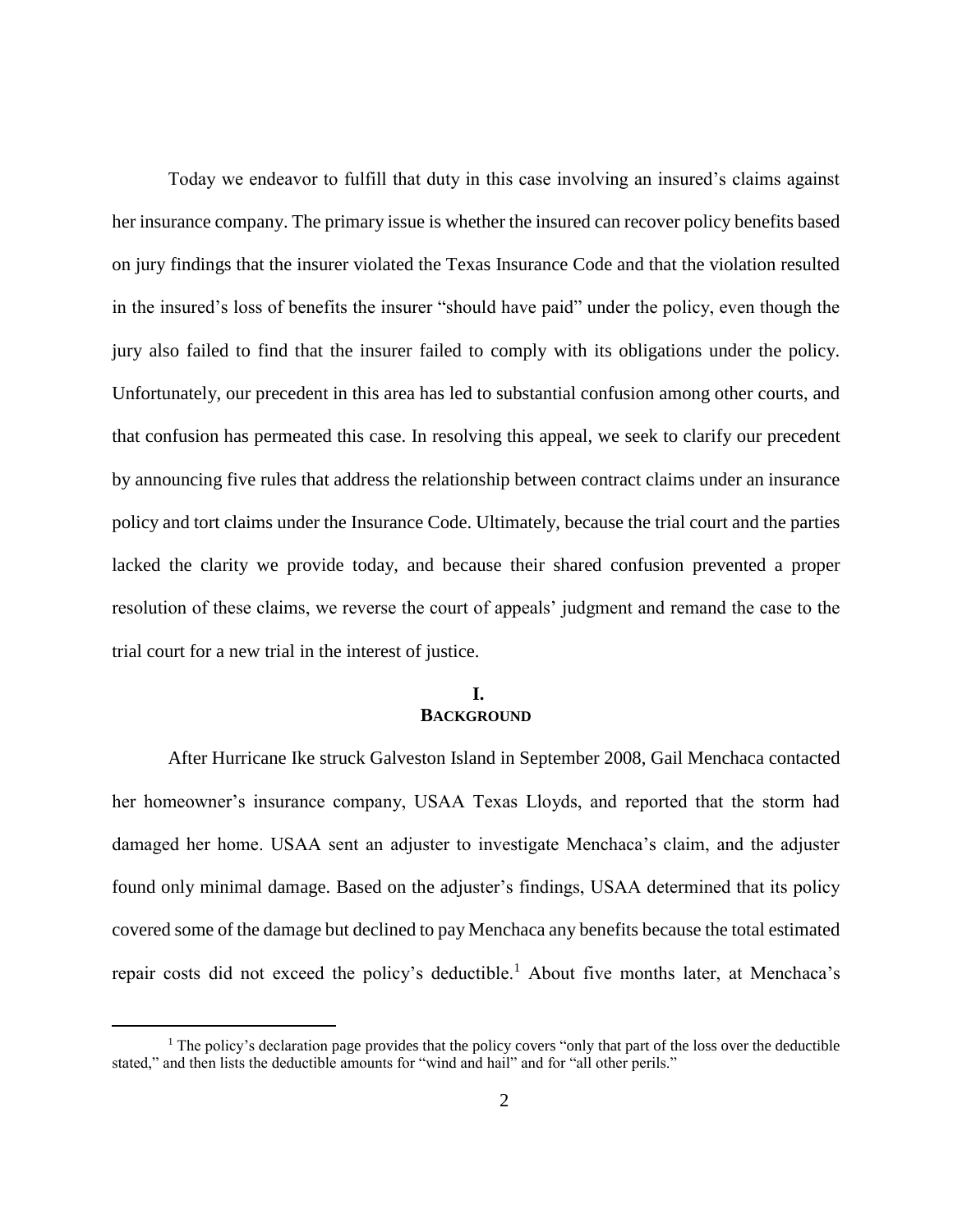request, USAA sent another adjuster to re-inspect the property. This adjuster generally confirmed the first adjuster's findings, and USAA again refused to pay any policy benefits. Menchaca sued USAA for breach of the insurance policy and for unfair settlement practices in violation of the Texas Insurance Code.<sup>2</sup> As damages for both claims, she sought only insurance benefits under the policy, plus court costs and attorney's fees.<sup>3</sup>

The parties tried the case to a jury. Question 1 of the jury charge, which addressed Menchaca's breach-of-contract claim, asked whether USAA failed "to comply with the terms of the insurance policy with respect to the claim for damages filed by Gail Menchaca resulting from Hurricane Ike." The jury answered "No." Question 2, which addressed Menchaca's statutory claims, asked whether USAA engaged in various unfair or deceptive practices, including whether USAA refused "to pay a claim without conducting a reasonable investigation with respect to" that claim. As to that specific practice, the jury answered "Yes."<sup>4</sup> Question 3 asked the jury to determine Menchaca's damages that resulted from either USAA's failure to comply with the policy

<sup>&</sup>lt;sup>2</sup> Menchaca initially alleged a fraud claim, but it was not submitted to the jury. She also sued the first adjuster who inspected her property but later nonsuited those claims. Although the policy provided for an appraisal process to resolve disputes over the amount of covered losses, it appears that neither party ever invoked that alternative method for resolving this dispute. *See* --- S.W.3d at -- n.9.

<sup>&</sup>lt;sup>3</sup> As damages for USAA's alleged breach of the insurance contract, Menchaca sought the "benefit of her bargain" under the policy, "which is the amount of her claim [for policy benefits], together with attorney fees." As damages for USAA's alleged statutory violations, she sought "actual damages, which include the loss of the benefits that should have been paid pursuant to the policy, mental anguish, court costs[,] and attorney's fees." She later disclaimed any mental anguish or consequential damages.

<sup>4</sup> Question 2 also separately asked whether USAA engaged in an unfair or deceptive act or practice by: "Failing to attempt in good faith to effectuate a prompt, fair, and equitable settlement of a claim when the liability under the insurance policy issued to Gail Menchaca had become reasonably clear;" "Failing to promptly provide to Gail Menchaca a reasonable explanation of the factual and legal basis in the policy for the denial of a claim(s);" "Failing to affirm or deny coverage within a reasonable time;" or "Misrepresenting to Gail Menchaca a material fact or policy provision relating to the coverage at issue." As to each of these specific practices, the jury answered "No."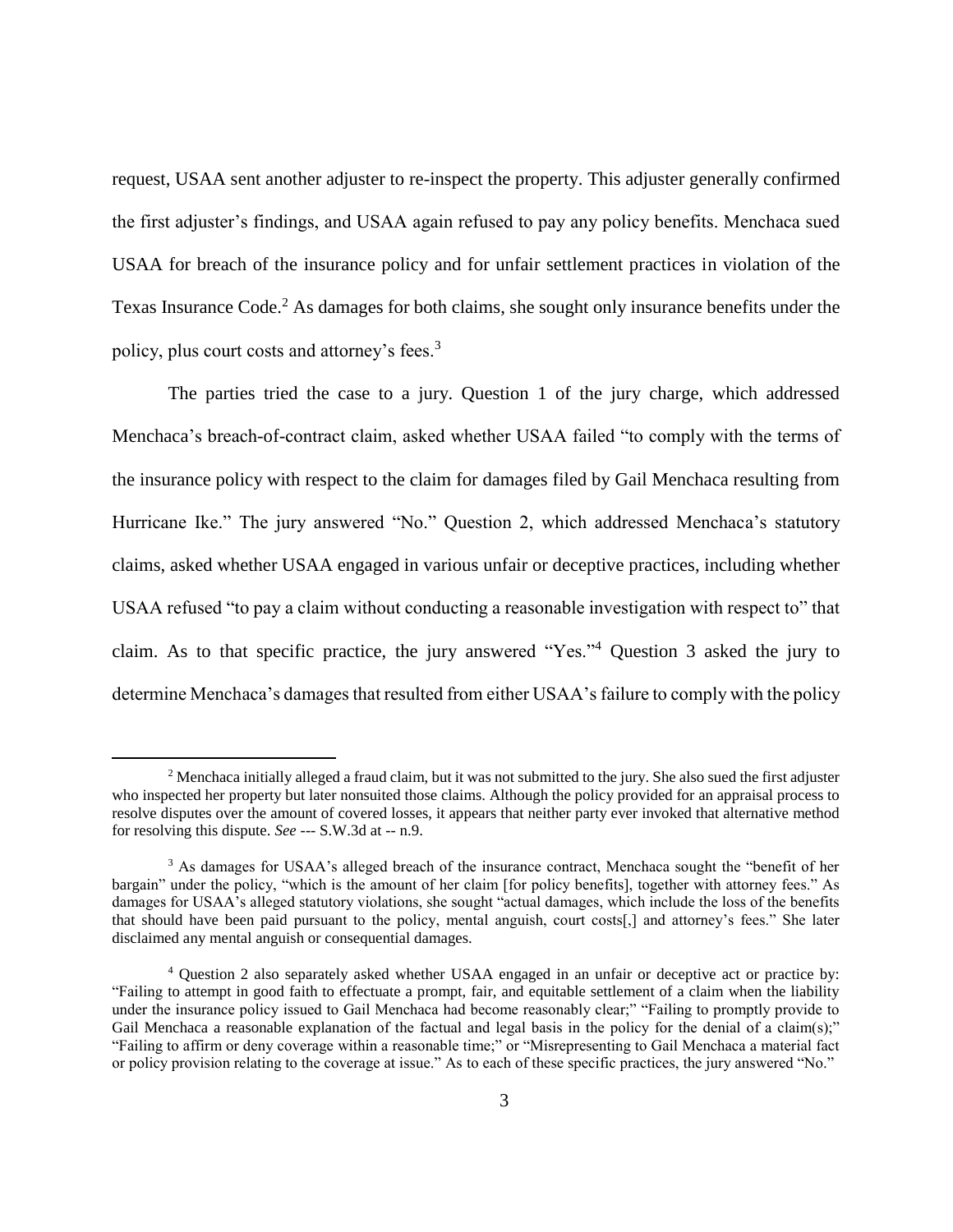or its statutory violations, calculated as "the difference, if any, between the amount USAA should have paid Gail Menchaca for her Hurricane Ike damages and the amount that was actually paid."<sup>5</sup> The jury answered "\$11,350."<sup>6</sup>

Both parties moved for judgment in their favor based on the jury's verdict. USAA argued that because the jury failed to find in its answer to Question 1 that USAA failed to comply with the policy's terms, Menchaca could not recover for "bad faith or extra-contractual liability as a matter of law." Menchaca argued that the court should enter judgment in her favor based on the jury's answers to Questions 2 and 3, neither of which was conditioned on a "Yes" answer to Question 1. The trial court disregarded Question 1 and entered final judgment in Menchaca's favor based on the jury's answers to Questions 2 and 3. The court of appeals affirmed,  $-$  S.W.3d  $-\frac{7}{5}$ and we granted USAA's petition for review.

# **II. RECOVERING POLICY BENEFITS FOR STATUTORY VIOLATIONS**

The parties agree that the damages the jury found in response to Question 3 represent the

<sup>5</sup> Specifically, Question 3 asked: "What sum of money . . . would fairly and reasonably compensate Gail Menchaca for her damages, if any, that resulted from the failure to comply you found in response to Question number 1 and/or that were caused by an unfair or deceptive act that you found in response to Question number 2[?]" The question thus required the jury to determine damages resulting from either a contract breach or a statutory violation or both. The charge instructed the jury to answer Question 3 only if it "answered 'Yes' to Question No. 1 *or* any part of Question No. 2 *or* both questions." The charge then instructed the jury that the "sum of money to be awarded is the difference, if any, between the amount USAA should have paid Gail Menchaca for her Hurricane Ike damages and the amount that was actually paid."

<sup>6</sup> The jury also found that Menchaca's reasonable and necessary attorney's fees "for representation in the trial court" totaled \$130,000, and did not find that Menchaca failed to mitigate her damages or that USAA "knowingly" violated the Insurance Code.

<sup>7</sup> The court of appeals modified the judgment to delete an award of penalty interest and affirmed as modified. — S.W.3d —. Menchaca does not complain here about that aspect of the court's judgment.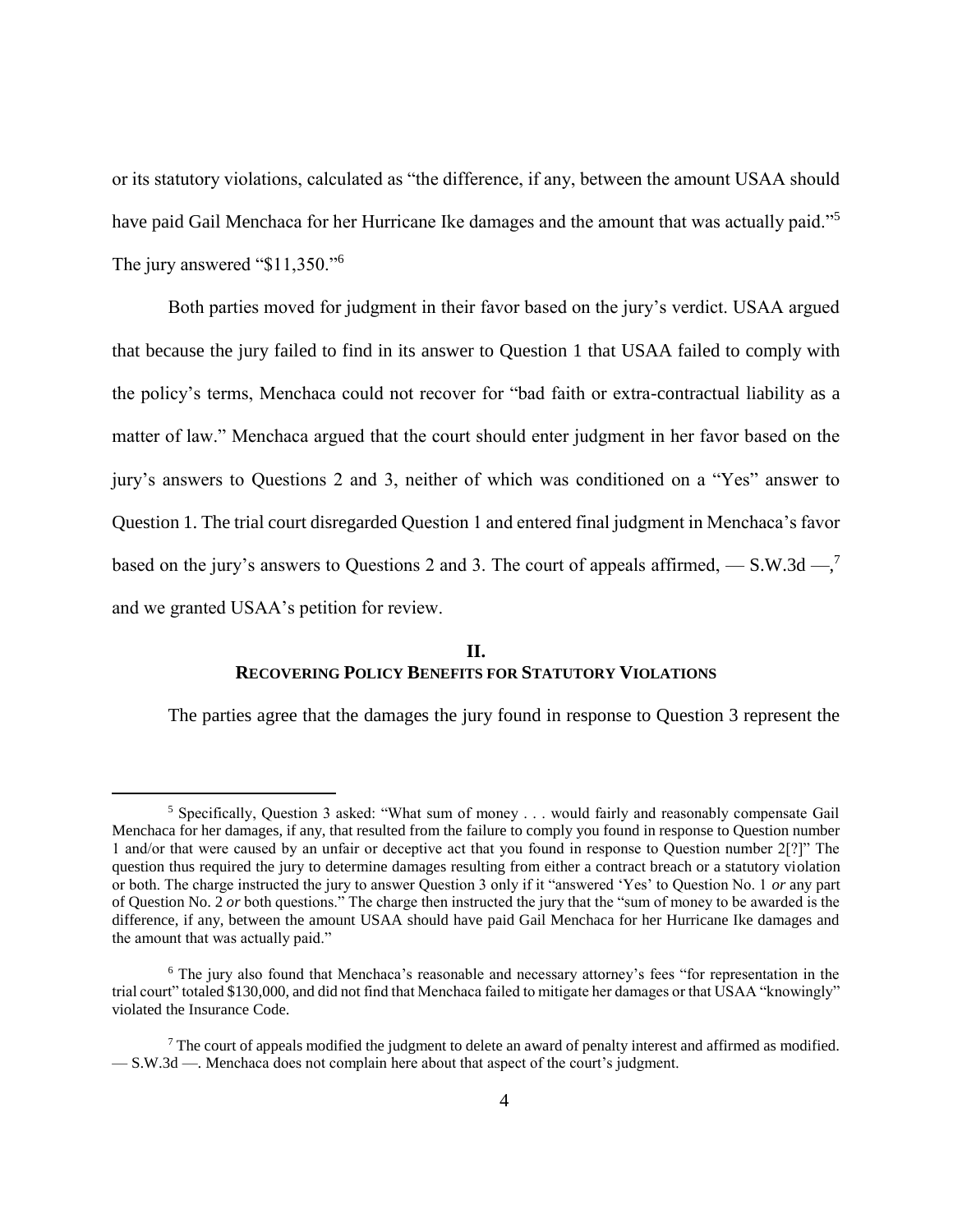amount of insurance policy benefits the jury concluded USAA "should have paid" to Menchaca. USAA contends that Menchaca cannot recover any amount of policy benefits because the jury failed to find that USAA breached its obligations under the policy. Although the jury did find that USAA violated the Insurance Code, USAA contends that Menchaca cannot recover policy benefits based on that finding alone.<sup>8</sup> USAA primarily relies on *Provident American Insurance Co. v. Castañeda*, in which we stated that an insurance company's "failure to properly investigate a claim is not a basis for obtaining policy benefits." 988 S.W.2d 189, 198 (Tex. 1998). Menchaca argues that the jury's findings that USAA violated the Code and that USAA "should have paid" Menchaca \$11,350 sufficiently support the award of policy benefits. Menchaca primarily relies on *Vail v. Texas Farm Bureau Mutual Insurance Co.*, in which we stated that an insurer's "unfair refusal to

<sup>8</sup> Menchaca argues that USAA waived this argument because it (1) did not object that Question 2 was not predicated on a "yes" answer to Question 1; (2) did not request an instruction that the jury should answer "no" to Question 2 if they answered "no" to Question 1; (3) did not object to Question 2 on the ground that it imposed liability without a finding that Menchaca was entitled to benefits under the policy; and, (4) did not object to Question 3 on the ground that it permitted a recovery of policy benefits without a finding that Menchaca was entitled to benefits under the policy. USAA did object to Question 3, however, on the ground that the question impermissibly combined "contractual damages from Question 1 and statutory damages from Question 2, [because] Texas courts have held that extra[-]contractual damages need to be independent from policy damages." USAA complained that submitting just one damages question for all damages arising either under the policy or under the statute or both would make it "unclear potentially if we get 'yes' answers to [Questions] 1 and 2 what the damages are based on." We conclude that USAA's objections were sufficient to make clear its position that contractual damages are independent from statutory damages and must be based on a finding that USAA breached the policy. *See State Dep't of Highways & Pub. Transp. v. Payne*, 838 S.W.2d 235, 241 (Tex. 1992) (holding that an objection should make "the trial court aware of the complaint, timely and plainly"). We also conclude that USAA's argument raises a purely legal issue that does not affect the jury's role as fact-finder, and that USAA thus preserved the argument by asserting it as a ground for its motion for judgment based on the jury's verdict. *Hoffmann–La Roche Inc. v. Zeltwanger*, 144 S.W.3d 438, 450 (Tex. 2004) (holding that when "the issue presented a pure legal question which did not affect the jury's role as fact finder, the post-verdict motion [can be] sufficient to preserve error"); *see also Felton v. Lovett*, 388 S.W.3d 656, 660 n.9 (Tex. 2012) (citing *Waffle House, Inc. v. Williams*, 313 S.W.3d 796, 802 (Tex. 2010); *Hoffmann–La Roche*, 144 S.W.3d at 450; *Holland v. Wal–Mart Stores, Inc.*, 1 S.W.3d 91, 94 (Tex. 1999)) (holding that "a purely legal issue which does not affect the jury's role as fact-finder" may preserve error when "raised for the first time post-verdict"). Because USAA raises a purely legal argument that the jury's failure to find a contractual breach precludes Menchaca from recovering policy benefits as a matter of law, USAA preserved error by raising the argument in its motion for judgment.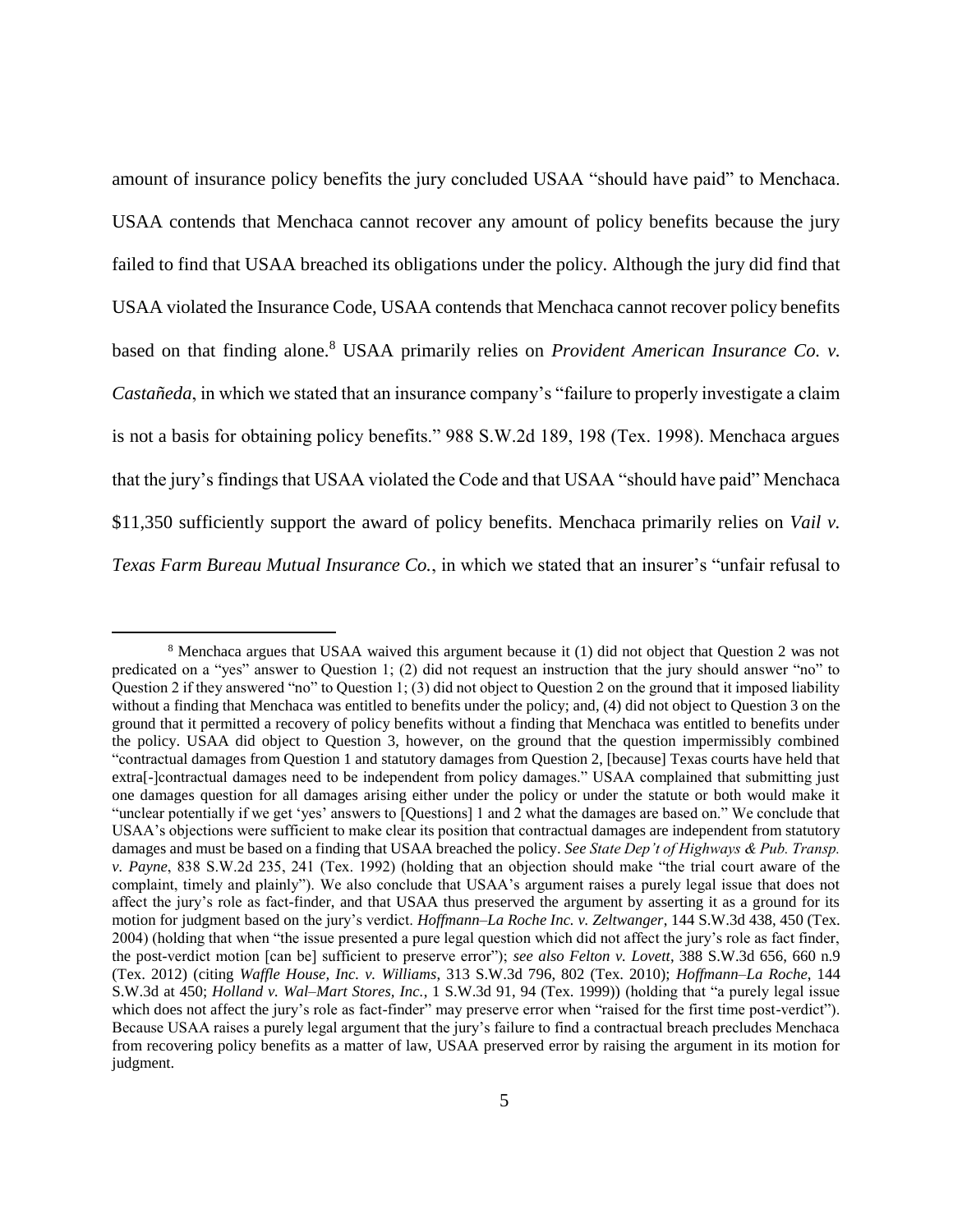pay the insured's claim causes damages as a matter of law in at least the amount of the policy benefits wrongfully withheld." 754 S.W.2d 129, 136 (Tex. 1988).

Courts and commentators have expressed confusion over our decisions in this area, and over our statements in *Castañeda* and *Vail* in particular.<sup>9</sup> The United States Court of Appeals for the Fifth Circuit, for example, recently concluded that *Castañeda* and other "decisions from the Supreme Court of Texas and Texas's intermediate appellate courts arguably cast doubt on *Vail*'s continued vitality." *In re Deepwater Horizon*, 807 F.3d 689, 698 (5th Cir. 2015). In the *Deepwater Horizon* panel's view, the Fifth Circuit interpreted *Castañeda* "as setting out the opposite rule from that in *Vail*." *Id.* (citing *Great Am. Ins. Co. v. AFS/IBEX Fin. Servs.*, 612 F.3d 800, 808 & n.1 (5th Cir. 2010)).<sup>10</sup> Today's case presents an opportunity to provide clarity regarding the relationship between claims for an insurance policy breach and Insurance Code violations. In light of the confusing nature of our precedent in this area, we begin by returning to the underlying governing principles. *See, e.g.*, *U.S. v. New Mexico*, 455 U.S. 720, 733 (1982) (concluding that "the confusing nature of our precedents counsels a return to the underlying constitutional principle").

<sup>9</sup> *See, e.g.*, Richard G. Wilson, *Policy Benefits—Are They Recoverable Under Extra-Contractual Theories When a Covered Claim is Denied?*, 12 J. TEX. INS. L. 17, 23 (2014) ("In some circumstances, it appears that courts have simply failed to follow the Texas Supreme Court precedent that is *Vail.*"); Robert M. Hoffman & Jaclyn M. O'Sullivan, *What the Insurance Code Giveth, the Courts Cannot Taketh Away: Judicial Confusion Over Whether Insurance Proceeds Can be Trebled*, 11 J. TEX. INS. L. 23, 24 (2011) ("Unfortunately, it is easy to confuse the independent injury issue due to a line of cases that misapplied the 1998 Texas Supreme Court decision in . . . *Castañeda*.").

<sup>&</sup>lt;sup>10</sup> In *Deepwater Horizon*, the Fifth Circuit certified to us the question of whether, "to maintain a cause of action under Chapter 541 of the Texas Insurance Code against an insurer that wrongfully withheld policy benefits, an insured must allege and prove an injury independent from the denied policy benefits?" 807 F.3d at 701. We accepted the certified question but later dismissed the cause as moot because the parties settled. *See id.*, *certified question accepted* (Dec. 4, 2015) *and dism'd as moot* (Apr. 8, 2016).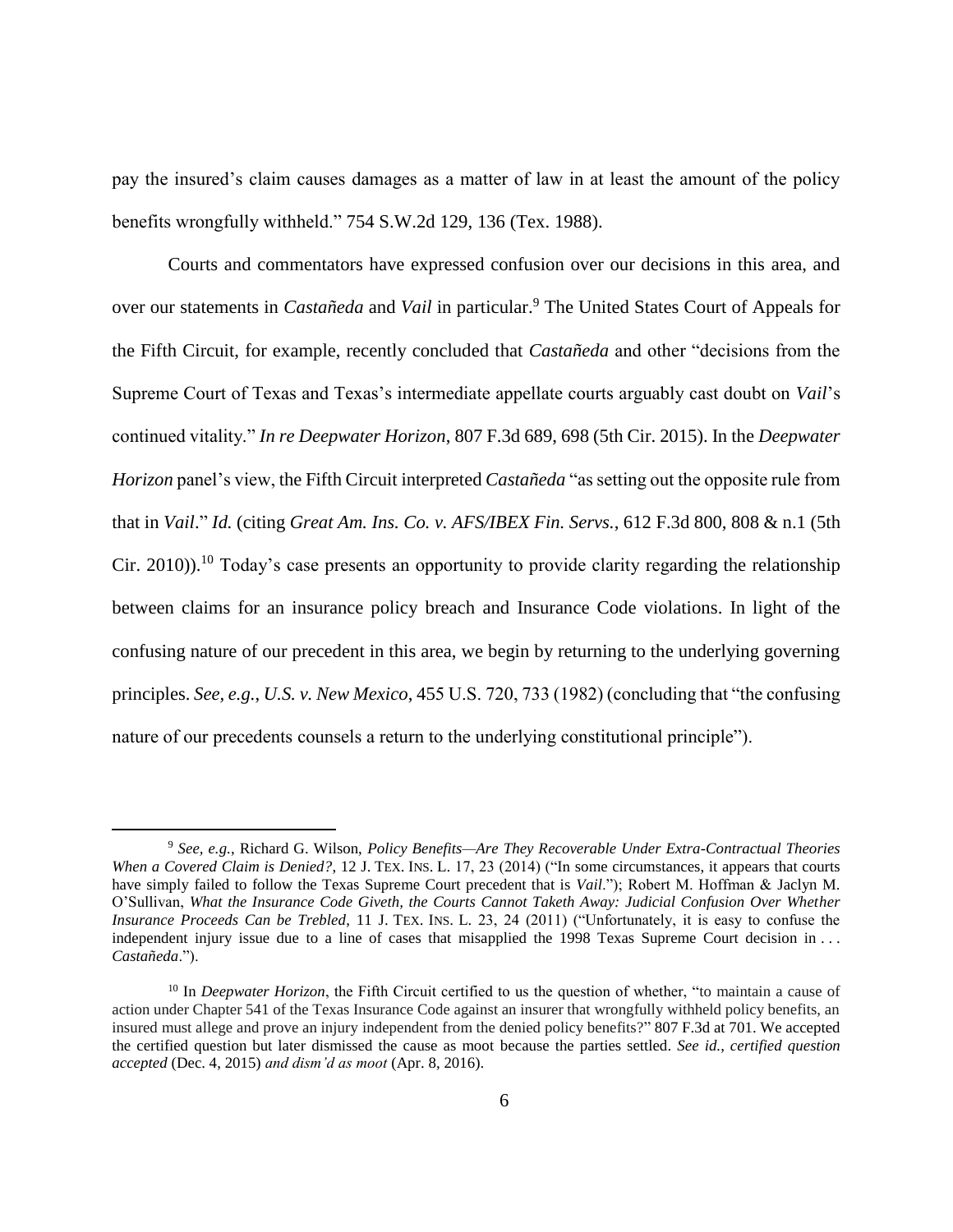The first of these principles is that an "insurance policy is a contract" that sets forth the respective rights and obligations to which an insurer and its insured have mutually agreed. *RSUI Indem. Co. v. The Lynd Co.*, 466 S.W.3d 113, 118 (Tex. 2015); *see also Tex. Ass'n of Ctys. Cty. Gov't Risk Mgmt. Pool v. Matagorda Cty.*, 52 S.W.3d 128, 131 (Tex. 2000) (noting that an "insurance policy . . . defines the parties' rights and obligations"). Generally, we construe a policy using the same rules that govern the construction of any other contract. *See Ulico Cas. Co. v. Allied Pilots Ass'n*, 262 S.W.3d 773, 778 (Tex. 2008) (citing *Forbau v. Aetna Life Ins., Co.*, 876 S.W.2d 132, 133 (Tex. 1994)). An insurance policy, however, is a unique type of contract because an insurer generally "has exclusive control over the evaluation, processing[,] and denial of claims," and it can easily use that control to take advantage of its insured. *Arnold v. Nat'l Cty. Mut. Fire Ins. Co.*, 725 S.W.2d 165, 167 (Tex. 1987). Because of this inherent "unequal bargaining power," we concluded in *Arnold* that the "special relationship" between an insurer and insured justifies the imposition of a common-law duty on insurers to "deal fairly and in good faith with their insureds." *Id.*

Similar to that common-law duty, the Insurance Code supplements the parties' contractual rights and obligations by imposing procedural requirements that govern the manner in which insurers review and resolve an insured's claim for policy benefits. *See, e.g.*, TEX. INS. CODE § 541.060(a) (prohibiting insurers from engaging in a variety of "unfair settlement practices"). The Code grants insureds a private action against insurers that engage in certain discriminatory, unfair, deceptive, or bad-faith practices, and it permits insureds to recover "actual damages . . . caused by" those practices, court costs, and attorney's fees, plus treble damages if the insurer "knowingly"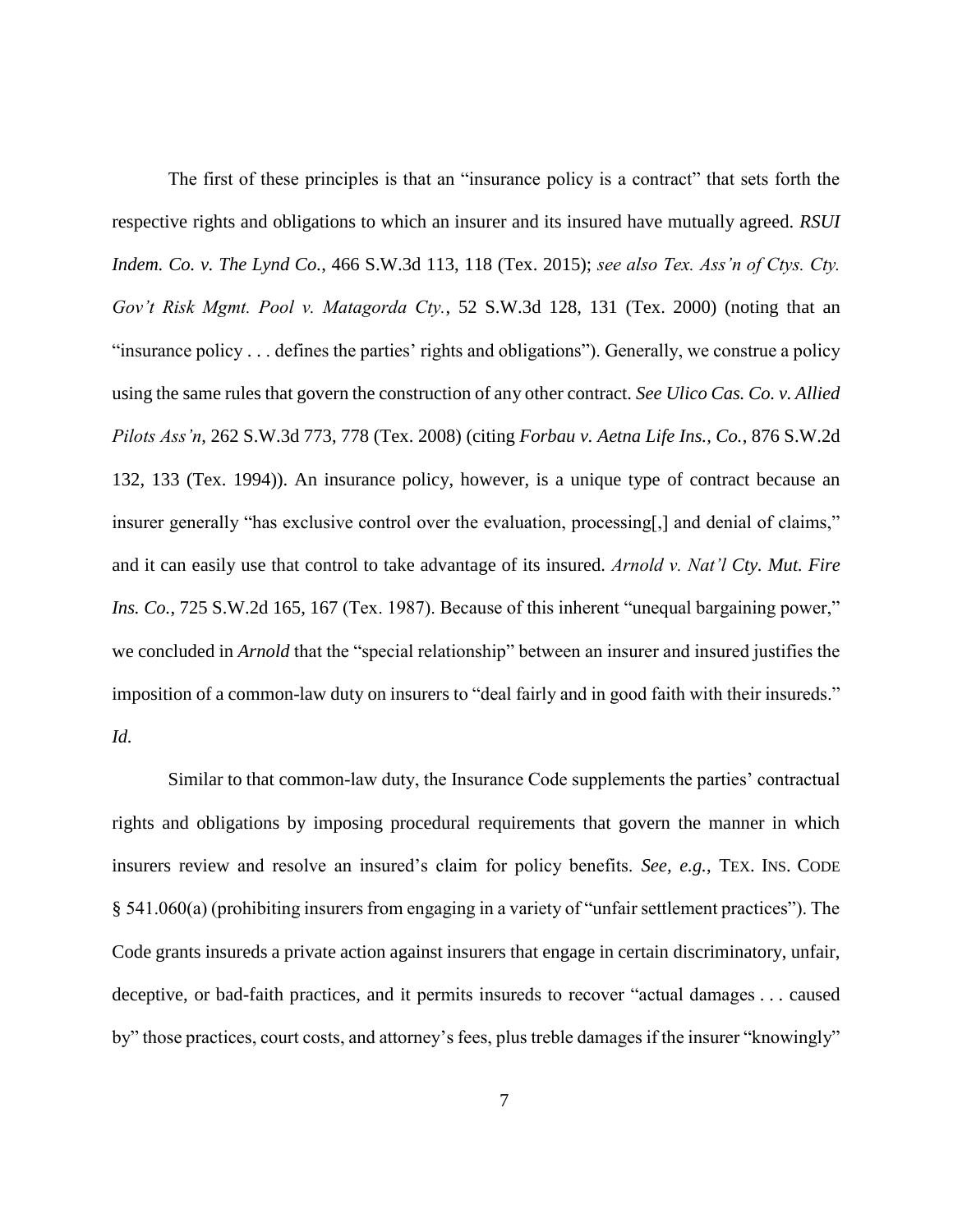commits the prohibited act. *Id.* §§ 541.151, .152; *Tex. Mut. Ins. Co. v. Ruttiger*, 381 S.W.3d 430, 441 (Tex. 2012).<sup>11</sup> "Actual damages" under the Insurance Code "are those damages recoverable at common law," *State Farm Life Ins. Co. v. Beaston*, 907 S.W.2d 430, 435 (Tex. 1995) (citing *Brown v. Am. Transfer & Storage Co.*, 601 S.W.2d 931, 939 (Tex. 1980)), which include "benefitof-the-bargain" damages representing "the difference between the value as represented and the value received," *Arthur Andersen & Co. v. Perry Equip. Corp.*, 945 S.W.2d 812, 817 (Tex. 1997) (citing *Leyendecker & Assocs., Inc. v. Wechter*, 683 S.W.2d 369, 373 (Tex. 1984)). But the Code does not create insurance coverage or a right to payment of benefits that does not otherwise exist under the policy. *See Lyons v. Millers Cas. Ins. Co. of Tex.*, 866 S.W.2d 597, 600 (Tex. 1993) (discussing the necessity of distinguishing bad-faith issues from "the contract issue of coverage").

An insured's claim for breach of an insurance contract is "distinct" and "independent" from claims that the insurer violated its extra-contractual common-law and statutory duties. *See Liberty Nat'l Fire Ins. Co. v. Akin*, 927 S.W.2d 627, 629 (Tex. 1996) ("Insurance coverage claims and bad faith claims are by their nature independent."); *Twin City Fire Ins. Co. v. Davis*, 904 S.W.2d 663, 666 (Tex. 1995) (noting that a bad-faith claim is "distinct" from a suit for breach of the policy); *Republic Ins. Co. v. Stoker*, 903 S.W.2d 338, 341 (Tex. 1995) ("[A] policy claim is independent of a bad faith claim."). A claim for breach of the policy is a "contract cause of action," while a

<sup>&</sup>lt;sup>11</sup> Similarly, a claim for bad-faith conduct that breaches the common-law duty "can potentially result in three types of damages: (1) benefit of the bargain damages for an accompanying breach of contract claim, (2) compensatory damages for the tort of bad faith, and (3) punitive damages for intentional, malicious, fraudulent, or grossly negligent conduct." *Transp. Ins. Co. v. Moriel*, 879 S.W.2d 10, 17 (Tex. 1994), *abrogated on other grounds by U-Haul Intl. v. Waldrip*, 380 S.W.3d 118, 140 (Tex. 2012).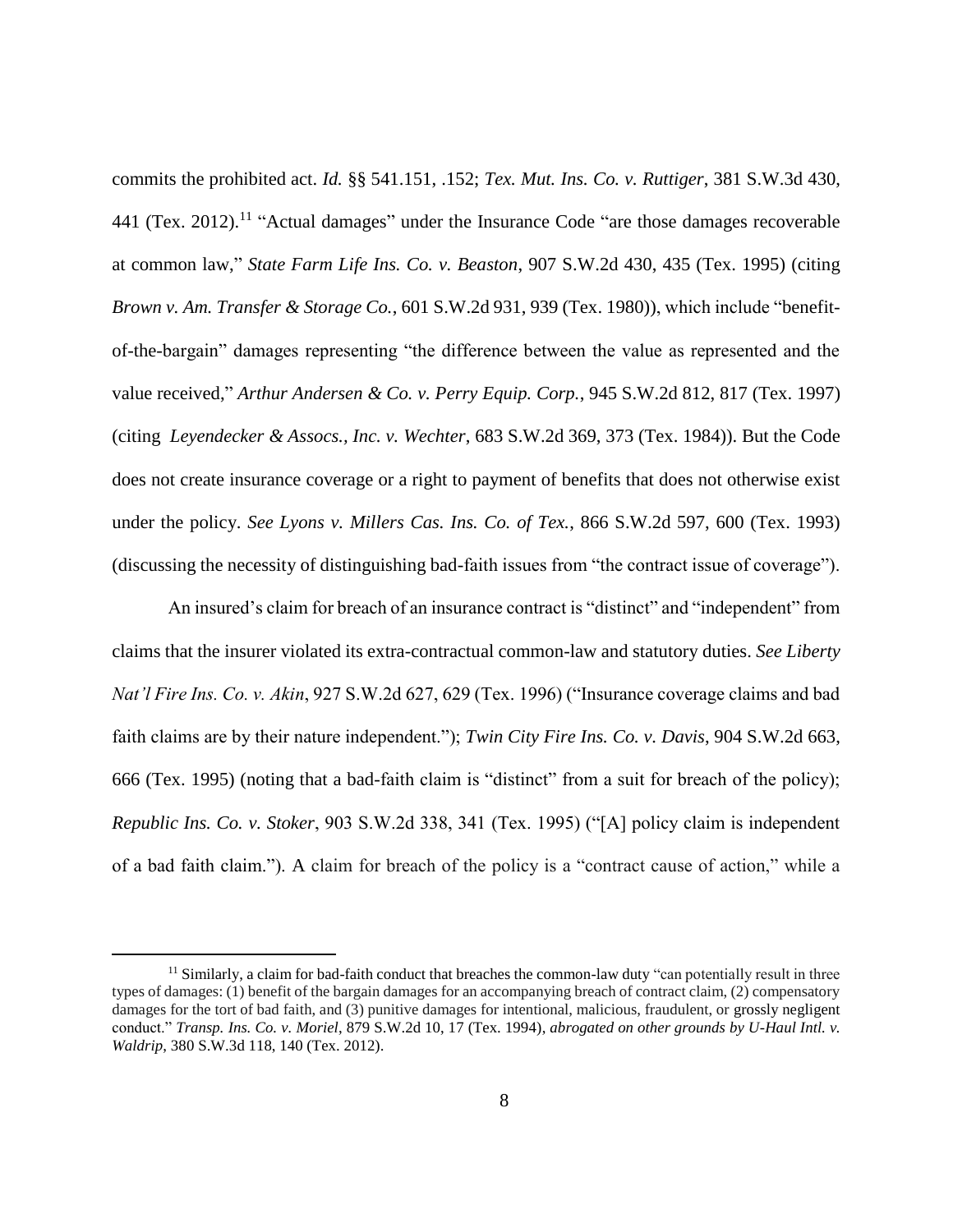common-law or statutory bad-faith claim "is a cause of action that sounds in tort." *Twin City*, 904 S.W.2d at 666; *see also Viles v. Sec. Nat'l Ins. Co.*, 788 S.W.2d 566, 567 (Tex. 1990) ("[A] breach of the duty of good faith and fair dealing will give rise to a cause of action in tort that is separate from any cause of action for breach of the underlying insurance contract."). But the claims are often "largely interwoven," and the same evidence is often "admissible on both claims." *Akin*, 927 S.W.2d at 630.

The primary question in this case is whether an insured can recover policy benefits as actual damages caused by an insurer's statutory violation absent a finding that the insured had a contractual right to the benefits under the insurance policy. Generally, the answer to this question is "no," but the issue is complicated and involves several related questions. In an effort to clarify these issues, we distill from our decisions five distinct but interrelated rules that govern the relationship between contractual and extra-contractual claims in the insurance context. First, as a general rule, an insured cannot recover policy benefits as damages for an insurer's statutory violation if the policy does not provide the insured a right to receive those benefits. Second, an insured who establishes a right to receive benefits under the insurance policy can recover those benefits as actual damages under the Insurance Code if the insurer's statutory violation causes the loss of the benefits. Third, even if the insured cannot establish a present contractual right to policy benefits, the insured can recover benefits as actual damages under the Insurance Code if the insurer's statutory violation caused the insured to lose that contractual right. Fourth, if an insurer's statutory violation causes an injury independent of the loss of policy benefits, the insured may recover damages for that injury even if the policy does not grant the insured a right to benefits.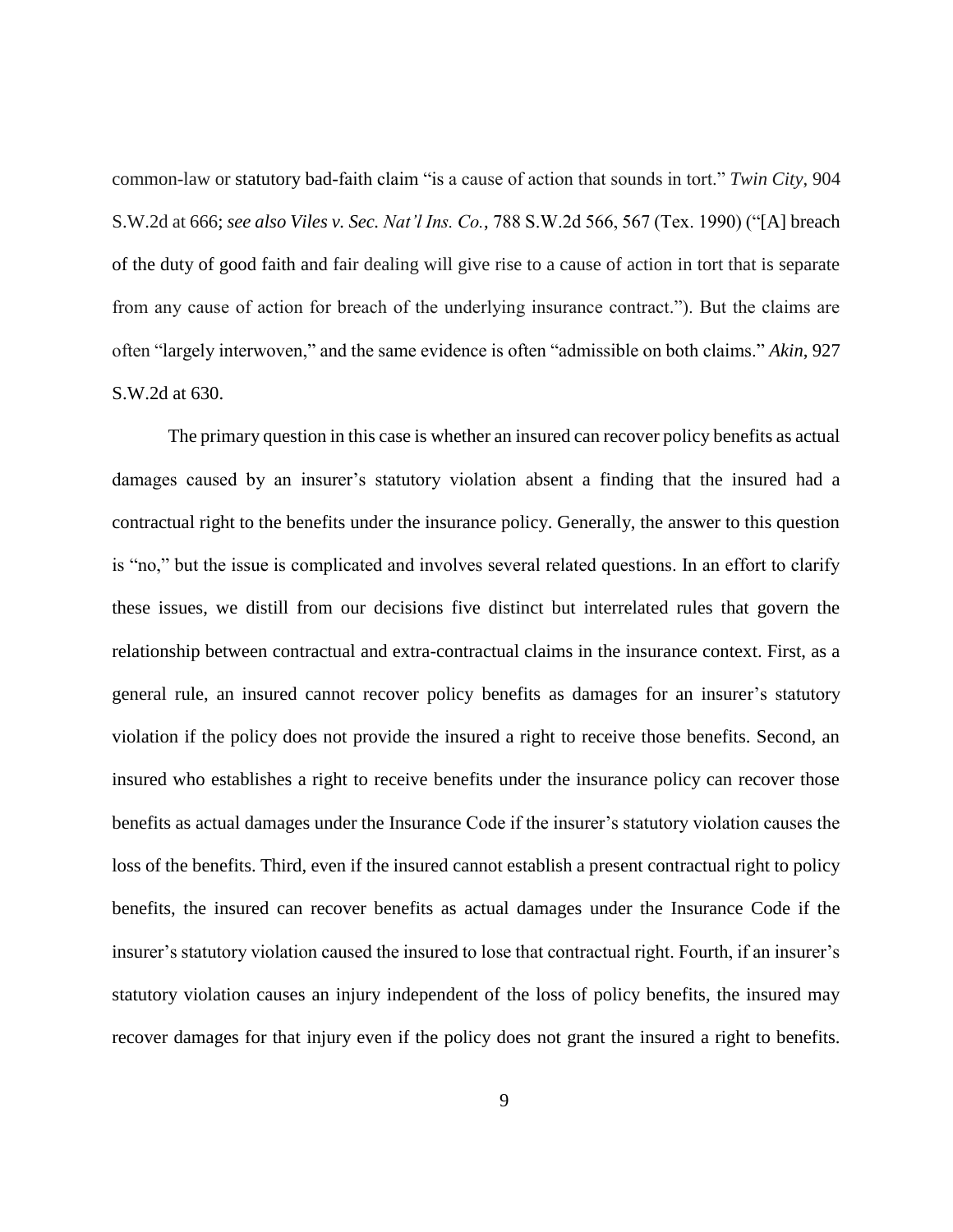And fifth, an insured cannot recover *any* damages based on an insurer's statutory violation if the insured had no right to receive benefits under the policy and sustained no injury independent of a right to benefits.

#### **A. The General Rule**

 $\overline{a}$ 

The general rule is that an insured cannot recover policy benefits for an insurer's statutory violation if the insured does not have a right to those benefits under the policy. This rule derives from the fact that the Insurance Code only allows an insured to recover actual damages "caused by" the insurer's statutory violation. *See* TEX. INS. CODE § 541.151; *Minn. Life Ins. Co. v. Vasquez*, 192 S.W.3d 774, 780 (Tex. 2006). We first announced this rule in *Stoker*, 903 S.W.2d at 341. The insurer in *Stoker* relied on an invalid reason to deny the insureds' claim for benefits but later asserted a valid basis for denying the claim. *See id.* at 339. The insureds sued the insurer for breach of contract and for bad-faith denial of the claim, seeking only policy benefits as damages. *Id.* at 339–40. The trial court granted summary judgment for the insurer on the breach-of-contract claim because the policy did not cover the claim. *Id.*at 339. The jury, however, found the insurer liable on the extra-contractual claims, and based on that finding, the trial court awarded policy benefits as "extra-contractual damages." *Id.* at 339–40. The court of appeals affirmed, but we reversed and rendered judgment for the insurer. We explained that as "a general rule there can be no claim for bad faith when an insurer has promptly denied a claim that is in fact not covered." *Id.* at 341.<sup>12</sup>

<sup>&</sup>lt;sup>12</sup> We cited the following non-Texas authorities in support of this general rule:

*O'Malley v. United States Fidelity & Guar. Co.*, 776 F.2d 494, 500 (5th Cir. 1985) (noting that no Mississippi case has ever allowed bad faith recovery for the insured without first establishing liability under the policy); *Gilbert v. Cong. Life Ins. Co.*, 646 So. 2d 592, 593 (Ala. 1994) (plaintiff bears the burden of proving a breach of contract by the defendant); *Reuter v. State Farm Mut. Auto.*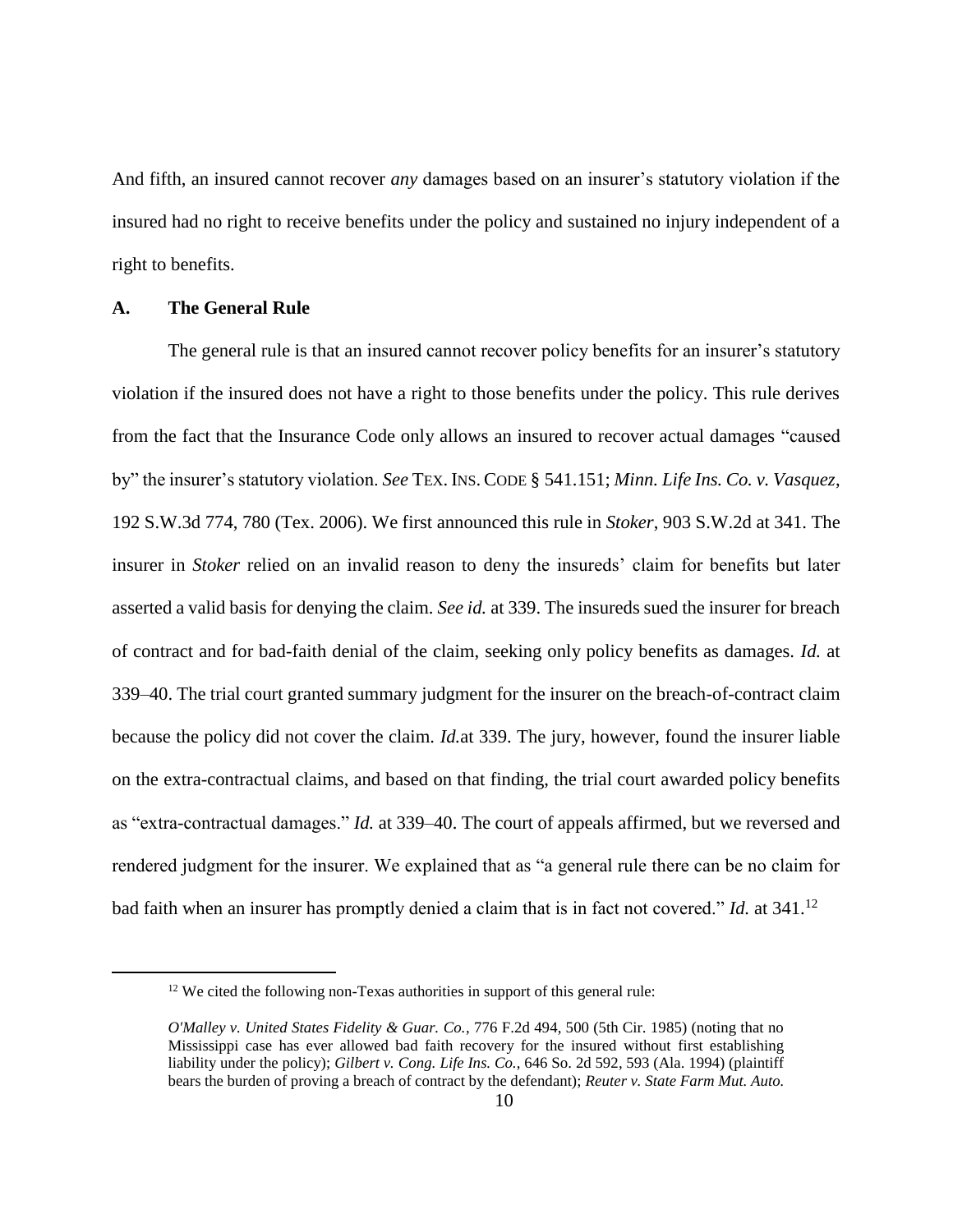Some courts have read *Stoker* to hold that no claim for *any kind of* bad-faith conduct can exist if the policy does not cover the claim. But *Stoker* involved only a claim for bad-faith denial of the insureds' claim for benefits. We clarified this point the following year in *Akin*: "While *Stoker* held that a judgment for the insurer on the coverage claim prohibits recovery premised only on bad faith *denial of a claim*, it does not necessarily bar *all claims for bad faith*." 927 S.W.2d at 631 (citing *Stoker,* 903 S.W.2d at 342) (emphases added). Thus, a more accurate statement of the rule we announced in *Stoker* is that "there can be no claim for bad faith [denial of an insured's claim for policy benefits] when an insurer has promptly denied a claim that is in fact not covered." *Stoker*, 903 S.W.2d at 341.

Although *Stoker* involved only a bad-faith-denial claim, we have since applied its general rule to other types of extra-contractual violations. In doing so, we have confirmed that the rule is based on the principle that an insured who sues an insurer for statutory violations can only recover damages "caused by" those violations. In *Progressive County Mutual Insurance Co. v. Boyd*, for

*Stoker*, 903 S.W.2d at 341.

 $\ddot{ }$ 

*Ins. Co., Inc.,* 469 N.W.2d 250, 253 (Iowa 1991) ("[A] bad faith failure to pay the insured when the insured event occurs . . . may subject the insurer to tort liability"); *Wittmer v. Jones*, 864 S.W.2d 885, 890 (Ky. 1993) (noting that in order to establish a tort action for bad faith the insured must first prove that the insurer was obligated to pay under the policy); *Pemberton v. Farmers Ins. Exchange*, 109 Nev. 789, 858 P.2d 380, 382 (1993) ("An insurer fails to act in good faith when it refuses 'without proper cause' to compensate the insured for a loss covered by the policy."); *Bartlett v. John Hancock Mut. Life Ins. Co.*, 538 A.2d 997, 1000 (R.I. 1988) ("[T]here can be no cause of action for an insurer's bad faith refusal to pay a claim until the insured first establishes that the insurer breached its duty under the contract of insurance."); *see also* OSTRAGER & NEWMAN, INSURANCE COVERAGE DISPUTES § 12.01 at 503 (7th ed. 1994) ("The determination of whether an insurer acted in bad faith generally requires as a predicate a determination that coverage exists for the loss in question."); 15A RHODES, COUCH ON INSURANCE LAW 2D § 58:1 at 249 (Rev. ed. 1983) ("As a general rule, there may be no extra-contractual recovery where the insured is not entitled to benefits under the contract of insurance which establishes the duties sought to be sued upon.").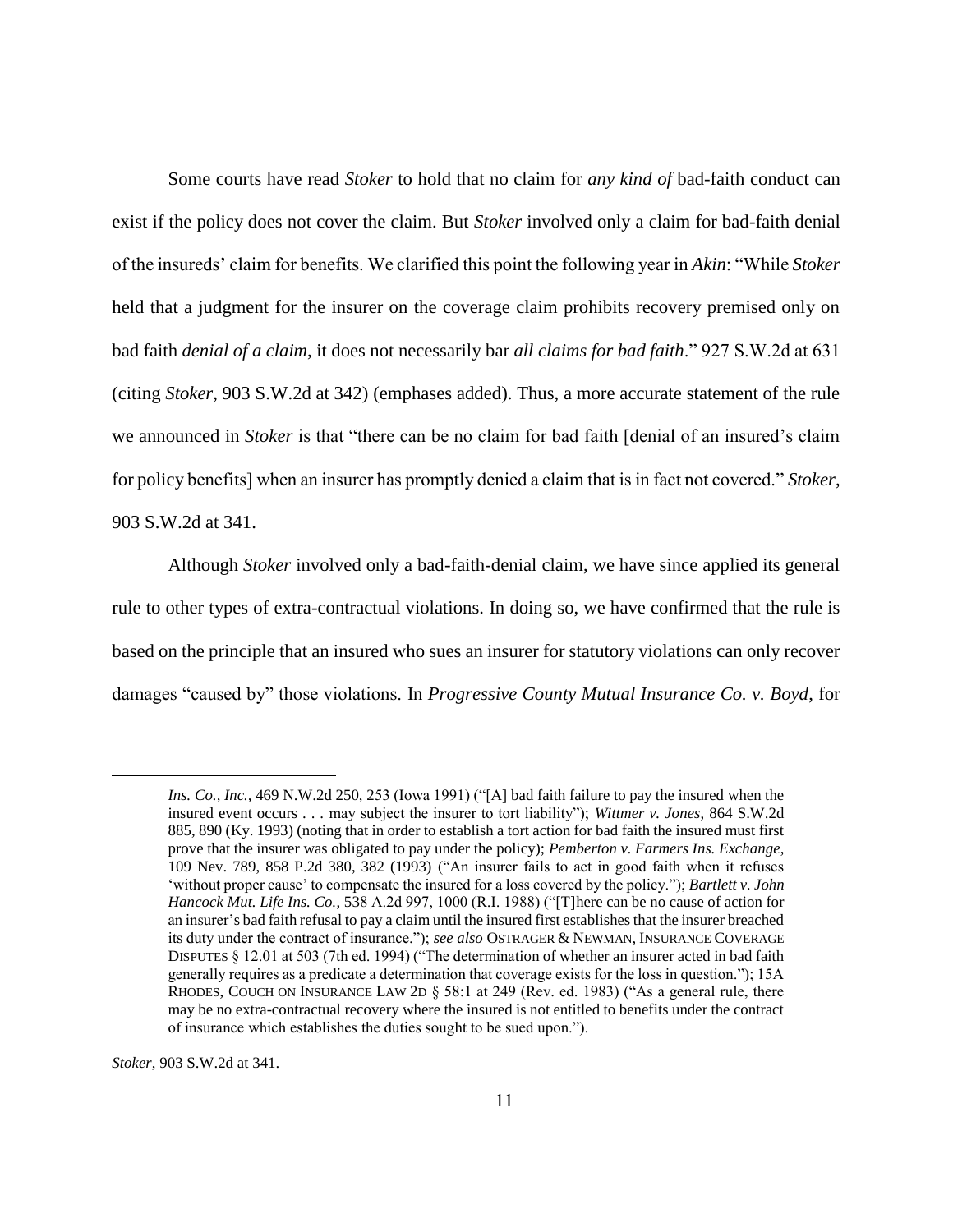example, the insured alleged that the insurer breached the policy and violated the Code and its common-law duty by failing to promptly pay his claim, failing to fairly investigate the claim, and denying the claim in bad faith. 177 S.W.3d 919, 920, 922 (Tex. 2005) (per curiam). Because these extra-contractual claims were "predicated on [the] insurance policy and the accident being covered under the insurance policy," we held that the trial court's take-nothing judgment on the contract claim "negate[d]" the extra-contractual claims. *Id.* at 920–21. Specifically addressing the statutory prompt-payment claim, we explained that there "can be no liability [under the Code] if the insurance claim is not covered by the policy." *Id.* at 922. Similarly, in *Chrysler Insurance Co. v. Greenspoint Dodge of Houston, Inc.*, we quoted *Stoker*'s general rule and held that, because the insurer "did not breach the insurance contract, no basis supports" the insured's recovery of "punitive and extra-contractual damages." 297 S.W.3d 248, 253–54 (Tex. 2009) (per curiam). And in *State Farm Lloyds v. Page*, we said, "When the issue of coverage is resolved in the insurer's favor, extra-contractual claims do not survive," and there is "no liability under [the Insurance Code] if there is no coverage under the policy." 315 S.W.3d 525, 532 (Tex. 2010) (citing *Boyd*, 177 S.W.3d at 921). Most recently, in *JAW the Pointe, L.L.C. v. Lexington Insurance Co.*, we relied on *Stoker* for the proposition that when an insurance policy does not cover the insured's claim for benefits, "the insured cannot recover for the insurer's bad faith failure to effectuate a prompt and fair settlement of the claim." 460 S.W.3d 597, 599, 602 (Tex. 2015).

In the present case, the jury found that USAA violated the Code by denying the claim without conducting a reasonable investigation. *See* TEX. INS. CODE § 541.060(a)(7) (providing that an insurer that "refus[es] to pay a claim without conducting a reasonable investigation with respect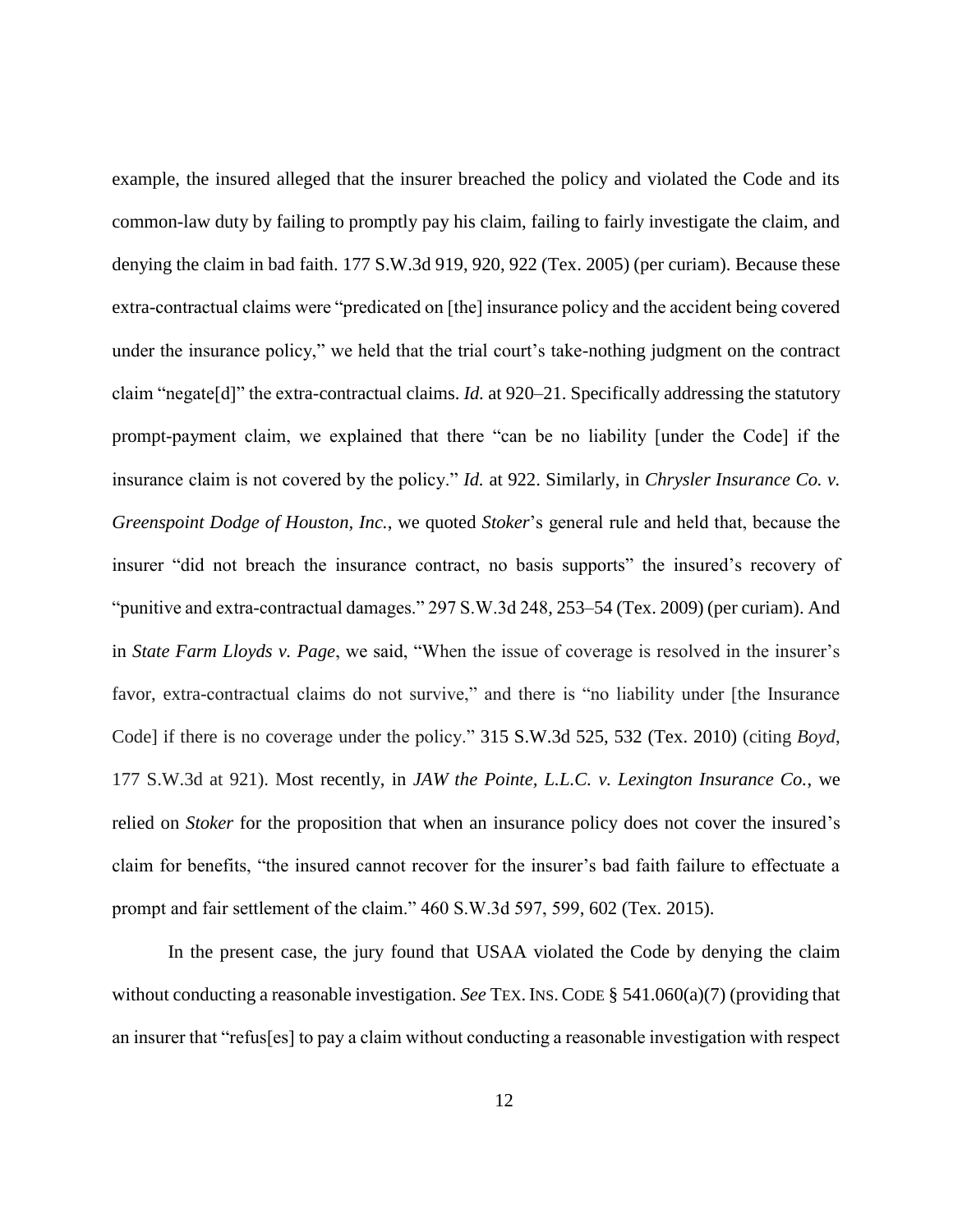to the claim" commits an unfair settlement practice). In our early decisions, we mentioned this type of statutory violation but did not specifically address whether the general rule applies to such a claim. In *Stoker*, we expressly stated that the general rule should not "be understood as retreating from the established principles regarding the duty of an insurer to timely investigate its insureds' claims." 903 S.W.2d at 341. But we did not cite any authority for those "established principles." Instead, we merely noted, "These circumstances are not present in this case." *Id.*<sup>13</sup> That same year, we noted in *Twin City* that "some acts of bad faith, such as a *failure to properly investigate a claim* or an unjustifiable delay in processing a claim, do not *necessarily* relate to the insurer's breach of its contractual duties to pay covered claims, and may give rise to different damages." 904 S.W.2d at 666 n.3 (emphases added). The following year, we noted in *Akin* that the insured alleged that the insurer violated its statutory duties by failing to "properly investigate" the claim, 927 S.W.2d at 629, and we explained that the general rule "does not necessarily bar all claims for bad faith," *id.* at 631 (citing *Stoker*, 903 S.W.2d at 342), but we did not specifically address whether the general rule applies to an improper-investigation claim.

We did address something akin to an improper-investigation claim, however, in *Castañeda*. The insured in that case sued her insurer alleging statutory violations "arising out of the denial of her claim for benefits under a health insurance policy and the manner in which her claim was handled." 988 S.W.2d at 191. But she did not assert a claim for breach of contract or seek a finding that the policy covered her claim. *Id.* at 196, 201. Instead, she argued that she was entitled to

<sup>&</sup>lt;sup>13</sup> At least one court of appeals has held that in *Stoker* we recognized an inadequate-investigation violation as an "exception" to the general rule. *See Toonen v. United Servs. Auto Ass'n*, 935 S.W.2d 937, 941–42 (Tex. App.— San Antonio 1996, no writ) (citing *Stoker*, 903 S.W.2d at 341). That holding misconstrues *Stoker*, as our subsequent decisions demonstrate.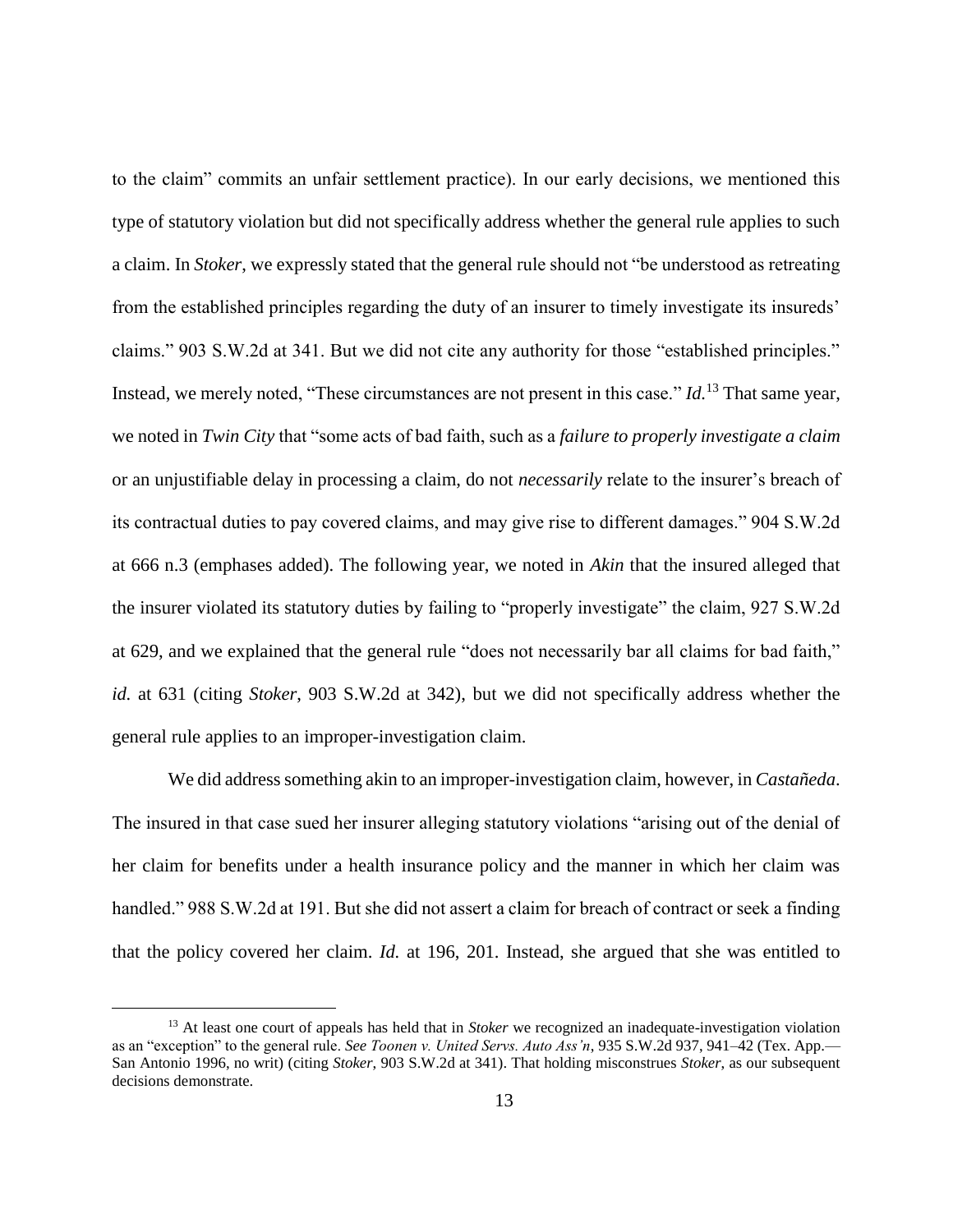recover damages "*equivalent* to policy benefits" based on the jury's finding that the insurer violated the statute by failing to acknowledge communications about the claim and by failing "to adopt reasonable standards for investigating claims." *Id.* at 198 (emphasis added). We found no evidence that the insurer violated the statute in either manner. *Id.* at 192. We also explained that, even if there had been evidence of a violation, a "failure to properly investigate a claim is not a basis for obtaining policy benefits." *Id.* at 198 (citing *Stoker*, 903 S.W.2d at 341). We ultimately rendered judgment for the insurer because "no support in the evidence for any of the extracontractual claims" existed and because the insured "did not plead and did not obtain a determination [that the insurer] was liable for breach of the insurance contract." *Id.* at 201. We held similarly in *Boyd*, 177 S.W.3d at 922. Because the claim there was predicated on the accident being covered under the insurance policy, when the trial court granted a take-nothing judgment on the insured's breach-of-contract claim, the insured's failure-to-fairly-investigate claim failed as well. *Id.* at 920–21; *see also In re Allstate Cnty. Mut. Ins. Co.*, 447 S.W.3d 497, 501 (Tex. App.— Houston [1st Dist.] 2014, orig. proceeding) (citing *Boyd* for the proposition that an "insurer generally cannot be liable for failing to settle or investigate a claim that it has no contractual duty to pay").

Here, Menchaca contends that she can recover policy benefits as damages resulting from USAA's statutory violation because that claim is independent from her claim for policy breach. The court of appeals agreed, reasoning that the statute "imposes a duty on an insurer, above and beyond the duties established by the insurance policy itself, to conduct a reasonable investigation prior to denying a claim," and thus "USAA could have fully complied with the contract even if it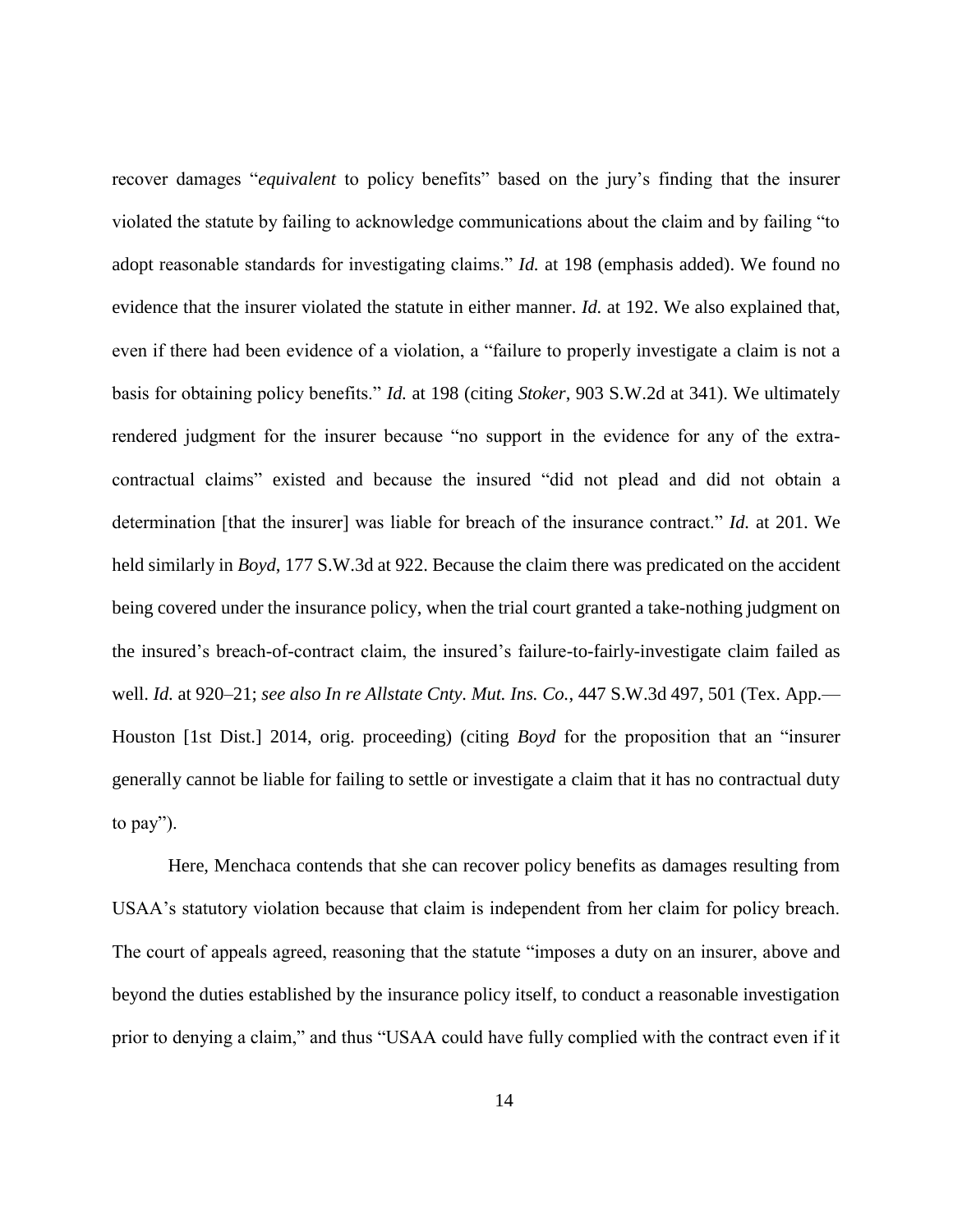failed to reasonably investigate Menchaca's claim." — S.W.3d —. While we agree with the court's premise that USAA could have complied with the policy even if it failed to reasonably investigate the claim, we reject its conclusion just as we expressly rejected it in *Stoker*. Although we accepted the argument's premise that "a policy claim is independent of a bad faith claim," we found that the "asserted conclusion . . . does not necessarily follow," at least when the claim seeks benefits "not covered by the policy." *Id.* at 340–41.

The reason we reject Menchaca's independent-claims argument—indeed, the very reason for the general rule—derives from the fact that the Insurance Code only allows an insured to recover actual damages "caused by" the insurer's statutory violation. TEX. INS. CODE § 541.151. "Actual damages" are the common-law damages the insured sustains "as a result of" the statutory violation. *Kish v. Van Note*, 692 S.W.2d 463, 466 (Tex. 1985) (citing *Smith v. Baldwin*, 611 S.W.2d 611, 617 (Tex. 1980)). If the insurer violates a statutory provision, that violation—at least generally<sup>14</sup>—cannot cause damages in the form of policy benefits that the insured has no right to receive under the policy. We acknowledged this reasoning in *Castañeda*, noting that the "concurring Justices in *[Stoker](https://1.next.westlaw.com/Link/Document/FullText?findType=Y&serNum=1995146559&originatingDoc=Ia54ee081e7bf11d9bf60c1d57ebc853e&refType=RP&originationContext=document&transitionType=DocumentItem&contextData=(sc.UserEnteredCitation))* agreed that the manner in which a claim is investigated must be the proximate cause of damages before there could be a recovery." 988 S.W.2d at 198 (citing *Stoker*, 903 S.W.2d at 345 (Spector, J., concurring)).<sup>15</sup> We held that, in the absence of a finding that the

 $\ddot{ }$ 

<sup>&</sup>lt;sup>14</sup> We say "generally" here because in some cases the insurer's statutory violation may cause the policy to not cover the claim when, but for the statutory violation, the policy would cover the claim. *See, e.g.*, *JAW the Pointe*, 460 S.W.3d at 602. We discuss this situation further below.

<sup>15</sup> Justice Spector authored the concurrence in *Stoker*, joining the Court's judgment because she agreed that no evidence supported the claim that the insurer's "bad faith caused damages to the Stokers." *Stoker*, 903 S.W.2d at 342 (Spector,J., concurring). Notably, Justice Spector joined Justice Gonzalez's dissent in *Castañeda* in which Justice Gonzalez argued that *Stoker* does not apply when the policy covers the claim. *See Castañeda*, 988 S.W.2d at 203, 208 (Gonzalez, J., dissenting).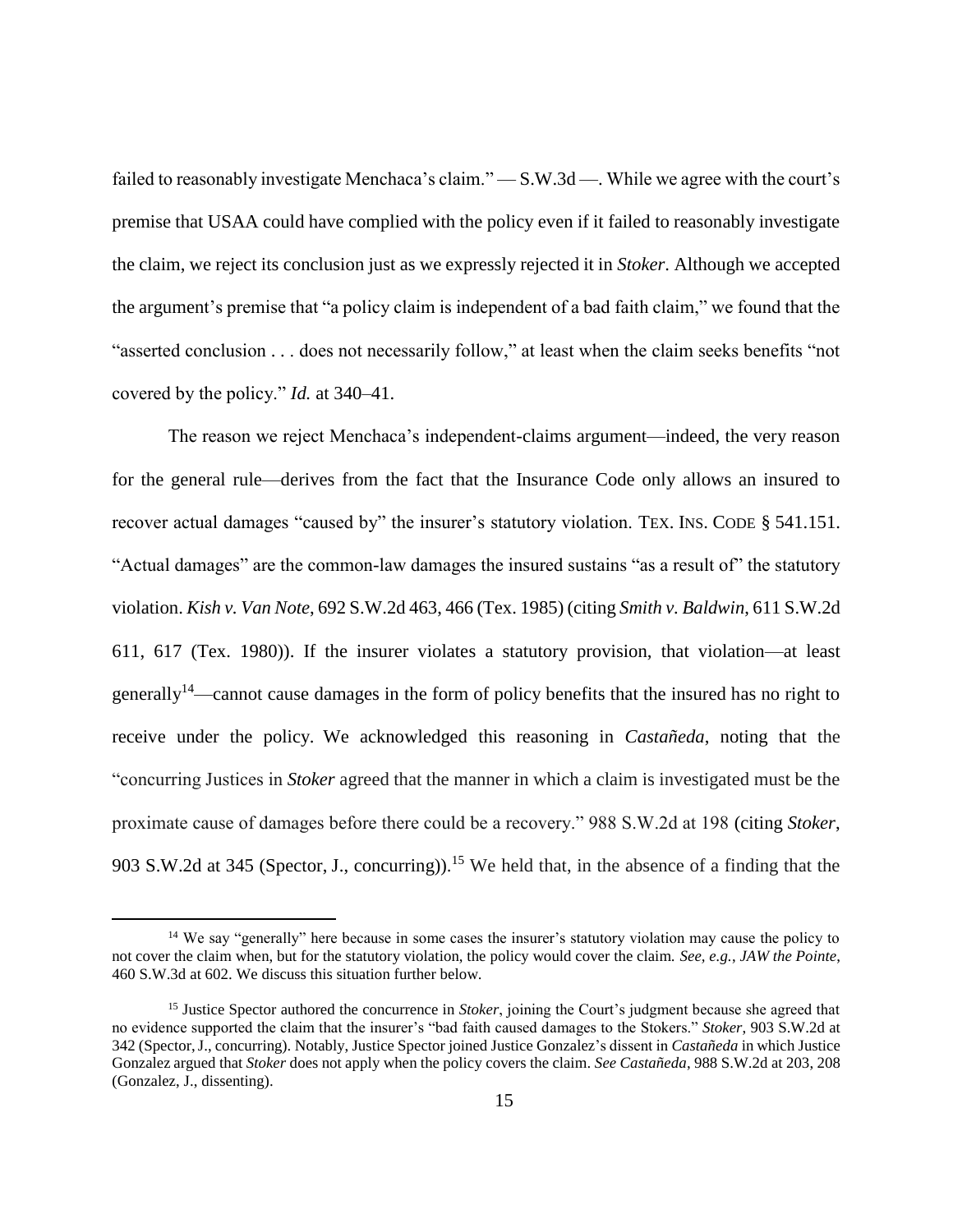insurer had breached the policy, the insured could not recover any damages because none of the insurer's alleged statutory violations "was the producing cause of any damage separate and apart from those that would have resulted from a wrongful denial of the claim." *Id.* Because the insured only sought damages that "flow[ed]" and "stemmed from the denial of benefits," *id.* at 198, 199, she could not recover anything because she "did not plead and did not obtain a determination [that the insurer] was liable for breach of the insurance contract." *Id.* at 201.<sup>16</sup>

Relying on these decisions, USAA contends that the general rule applies here and Menchaca cannot recover policy benefits based on a statutory violation because the jury failed to find that USAA "breached" the insurance contract. In response, Menchaca argues that she can avoid the general rule by obtaining a finding that the policy "covers" her losses, and she did not have to obtain a finding that USAA "breached" the policy to recover under the statute. Our precedent is confusing on this point because we have actually used both phrases to describe the general rule. *See, e.g.*, *JAW the Pointe*, 460 S.W.3d at 599 (holding that insured could not recover benefits as statutory damages because "the policy *did not cover* the insured's losses") (emphasis added); *Page*, 315 S.W.3d at 532 ("There can be no liability under [the Insurance Code] if there is *no coverage* under the policy.") (emphasis added); *Chrysler*, 297 S.W.3d at 254 (holding that insured could not recover extra-contractual damages because the insurer "*did not breach* the

 $\ddot{ }$ 

<sup>&</sup>lt;sup>16</sup> Although we did not explain the reason for the general rule in *Stoker*, we alluded to it by acknowledging "the possibility that in denying the claim, the insurer may commit some act, so extreme, that would *cause* injury independent of the policy claim." *Stoker*, 903 S.W.2d at 341 (emphasis added). We made similar allusions to the causation requirement in *Boyd*, 177 S.W.3d at 920–21 (holding that insured could not recover benefits based on the insurer's improper investigation when the policy did not cover the claim for benefits because the improperinvestigation claim was "predicated" on policy coverage), and in *Twin City*, 904 S.W.2d at 667 n.3 (noting that some bad-faith acts may "give rise" to damages other than policy benefits).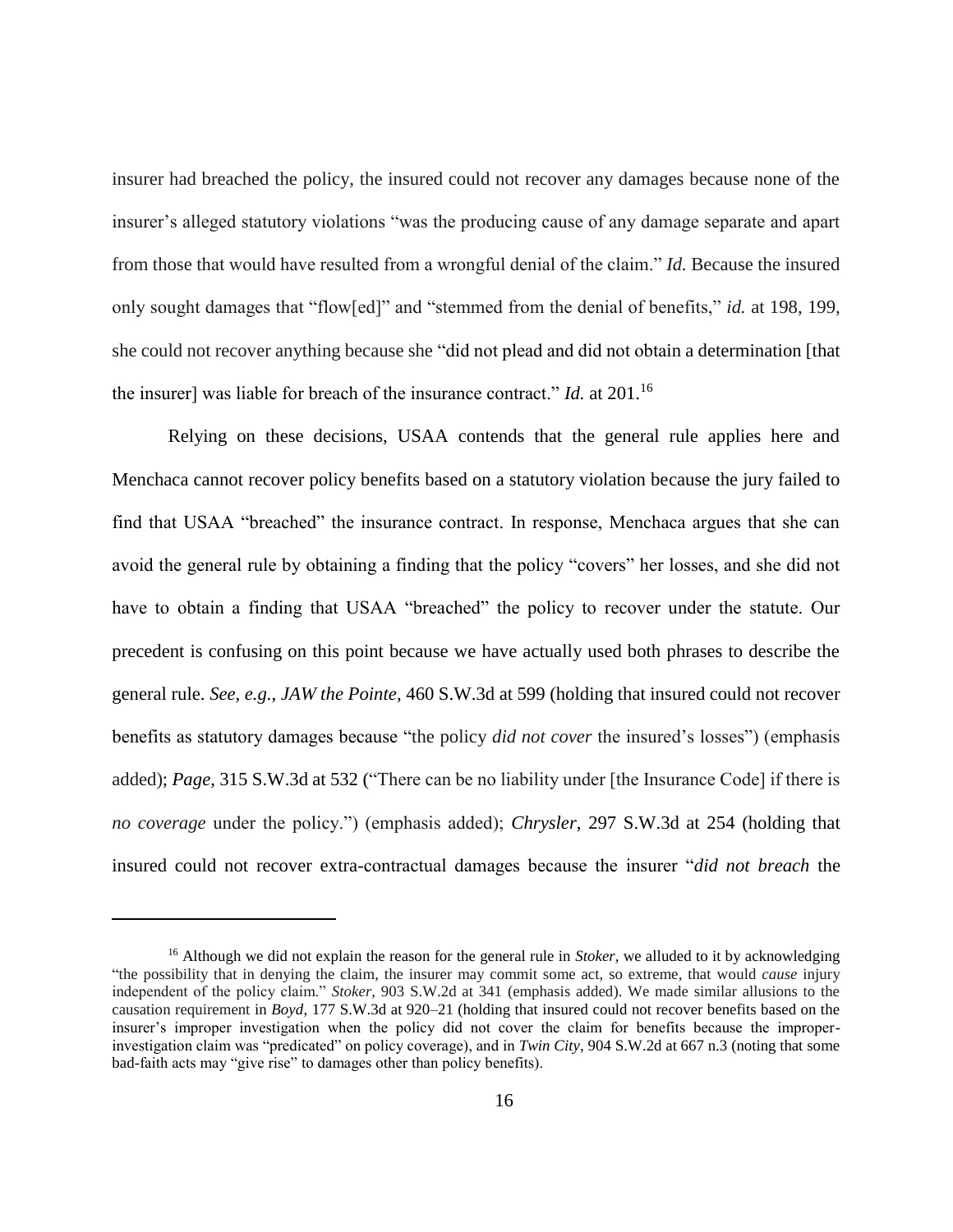insurance contract") (emphasis added); *Boyd*, 177 S.W.3d at 920–21 (concluding that a takenothing judgment on a breach-of-contract claim negated recovery of benefits as statutory damages); *Castañeda*, 988 S.W.2d at 201 (holding that insured could not recover statutory damages "equivalent to policy benefits" because she did not plead or establish that the insurer "was *liable for breach* of the insurance contract") (emphasis added); *Stoker*, 903 S.W.2d at 341 ("[T]here can be no claim for bad faith when an insurer has promptly denied a claim that is in fact *not covered*.") (emphasis added).

In one sense, no relevant distinction exists between "breach" and "coverage" in this context because no breach can occur unless coverage exists, and if there is coverage, there is necessarily a breach if the insurer fails to pay the amount covered. If the policy does not cover the insured's loss, the insurer does not breach the policy by failing to pay benefits for that loss, because the insured is not entitled to those benefits. Conversely, if the policy does cover the loss, the insurer necessarily breaches the policy if it fails to pay benefits for the loss because the insured is entitled to those benefits. In another sense, however, an important distinction does exist because USAA contends that Menchaca could not recover policy benefits unless she prevailed on her breach-ofcontract claim. According to USAA, in other words, an insured can never recover policy benefits as damages for a statutory violation.

We disagree. Although our prior decisions refer interchangeably to both "breach" and "coverage," our focus in those cases was on whether the insured was entitled to benefits under the policy, because an insurer's statutory violation cannot "cause" the insured to suffer the loss of benefits unless the insured was entitled to those benefits. Thus, although we have referred to both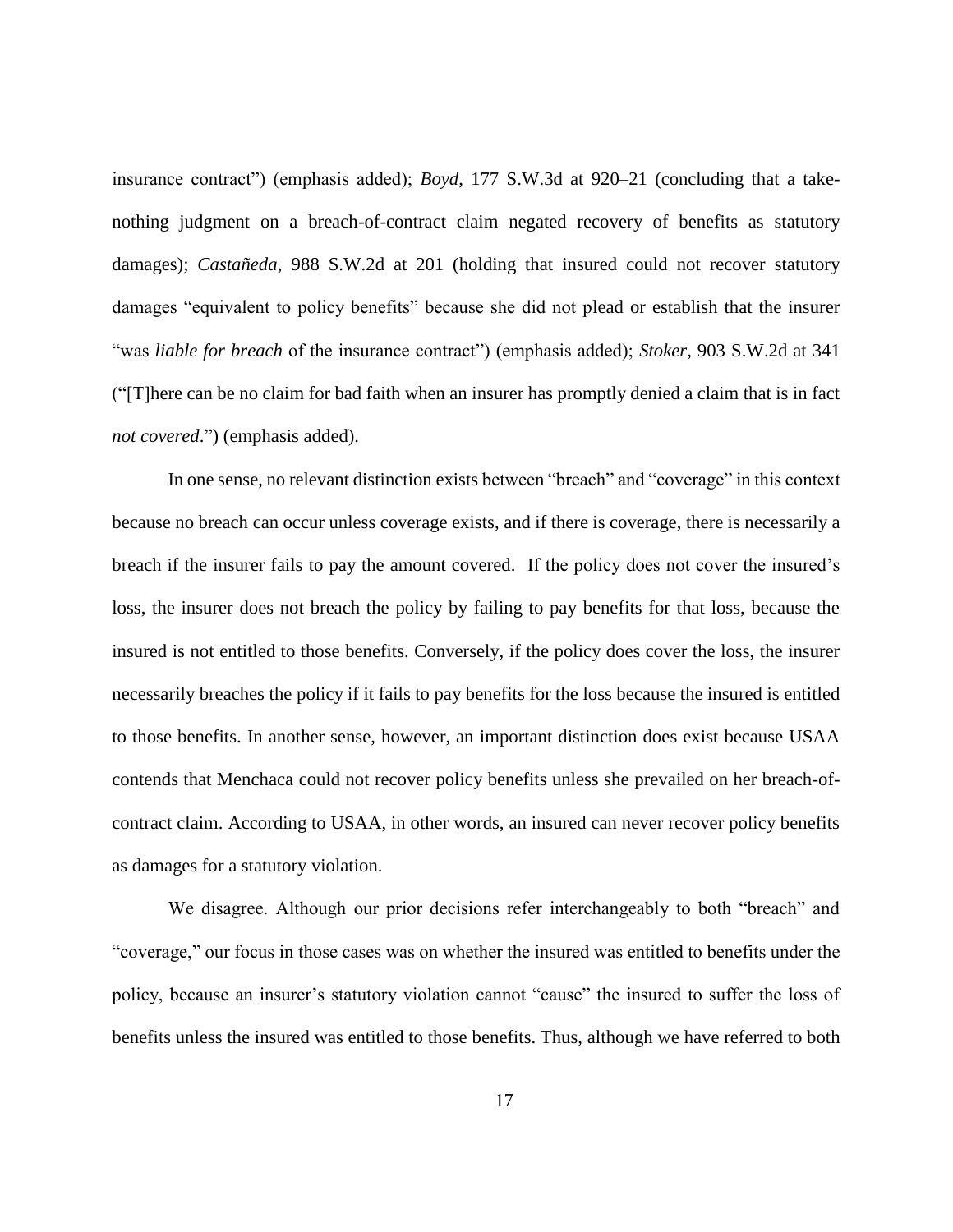"breach" and "coverage," what matters for purposes of causation under the statute is whether the insured was entitled to receive benefits under the policy. While an insured cannot recover policy benefits for a statutory violation unless the jury finds that the insured had a right to the benefits under the policy, the insured does not *also* have to establish that the insurer breached the policy by refusing to pay those benefits. As we explain further in the following section, if the jury finds that the policy entitles the insured to receive the benefits and that the insurer's statutory violation caused the insured to not receive those benefits, the insured can recover the benefits as "actual damages . . . caused by" the statutory violation. *See* TEX. INS. CODE § 541.151.

Nevertheless, an insurer's obligation to pay policy benefits and the insured's right to receive them derive solely from the insurance policy's terms: "If the loss is covered, then the insurer is obligated to pay the claim according to the terms of the insurance contract." *Moriel,* 879 S.W.2d at 17. Because an insurer's statutory violation permits an insured to receive only those "actual damages" that are "caused by" the violation, we clarify and affirm the general rule that an insured cannot recover policy benefits as actual damages for an insurer's statutory violation if the insured has no right to those benefits under the policy.

## **B. The Entitled-to-Benefits Rule**

The second rule from our precedent is that an insured who establishes a right to receive benefits under an insurance policy can recover those benefits as "actual damages" under the statute if the insurer's statutory violation causes the loss of the benefits. This rule, a logical corollary to the general rule, is what we recognized in *Vail*. The insureds in *Vail* sued their insurer for commonlaw bad faith and statutory violations (but not for breach of contract), alleging a "bad faith failure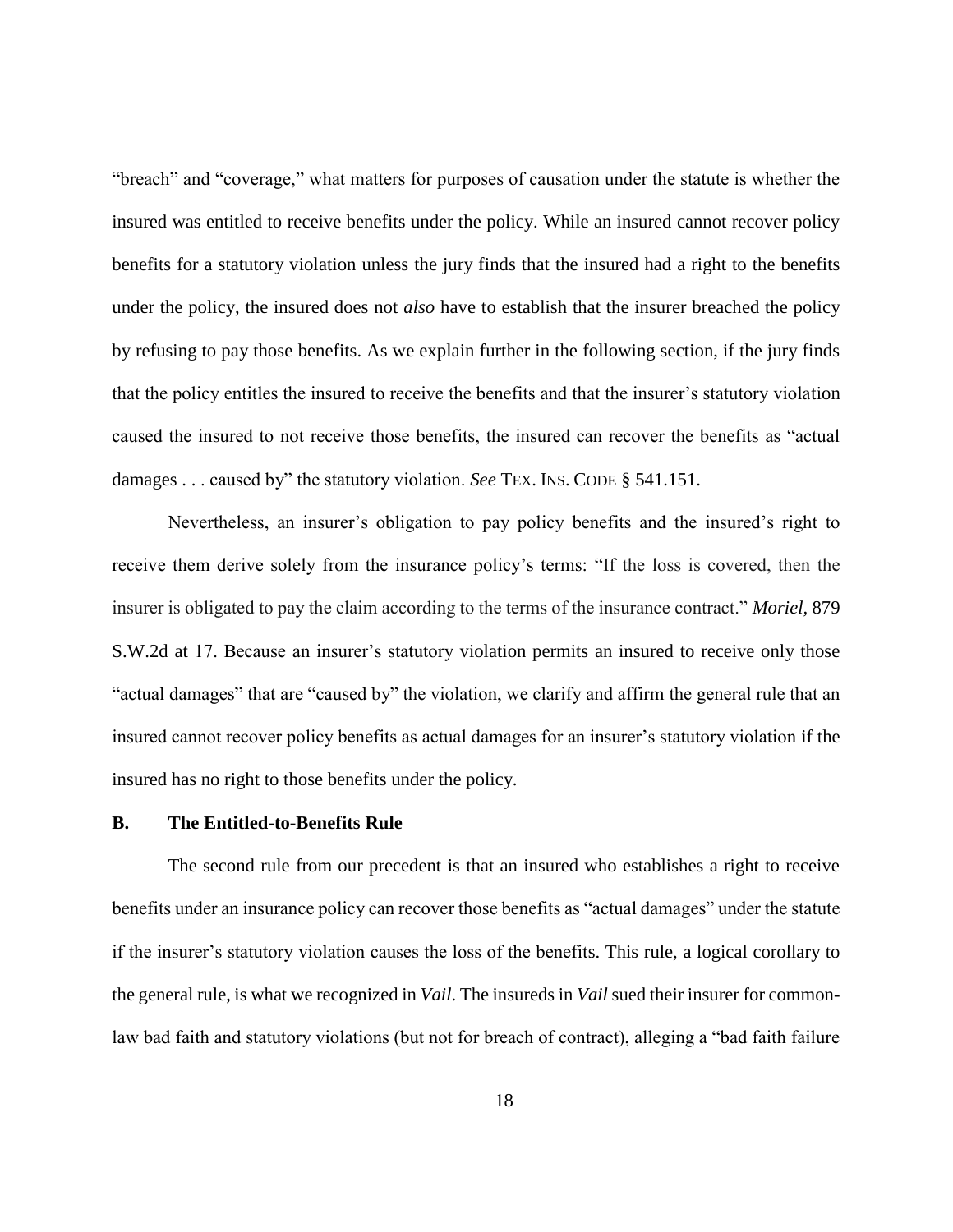to pay the claim" and seeking "the full amount" of policy benefits plus statutory damages. 754 S.W.2d at 130. The jury found that the insurer violated the statute by failing to "attempt[ ] in good faith to effectuate a prompt, fair, and equitable settlement" when "liability had become reasonably clear," and breached its common-law duty of good faith and fair dealing by failing "to exercise good faith in the investigation and processing of the claim." *Id.* at 134. Based on these findings, the trial court awarded benefits in the amount of the "full policy limit" plus treble that amount, attorney's fees, and prejudgment interest. *Id.* at 131.

The insurer argued that the insureds could not recover policy benefits as damages for statutory violations because "the amount due under the policy solely represents damages for breach of contract and does not constitute actual damages in relation to a claim of unfair claims settlement practices." *Id.* at 136. We rejected that argument and held that "an insurer's unfair refusal to pay the insured's claim causes damages as a matter of law in at least the amount of the policy benefits wrongfully withheld." *Id.* We explained that the insureds "suffered a *loss* . . . for which they were entitled to make a claim under the insurance policy," and that loss was "transformed into a legal *damage*" when the insurer "wrongfully denied the claim." *Id.* "That damage," we held, "is, at minimum, the amount of policy proceeds wrongfully withheld by" the insurer. *Id.* Because the Insurance Code provides that the statutory remedies are cumulative of other remedies, we concluded that the insureds could elect to recover the benefits under the statute even though they also could have asserted a breach-of-contract claim. *Id.*

USAA contends, and some Texas courts have concluded, that we later rejected the *Vail* rule in *Castañeda* and *Stoker*, and thus an insured can never recover policy benefits as actual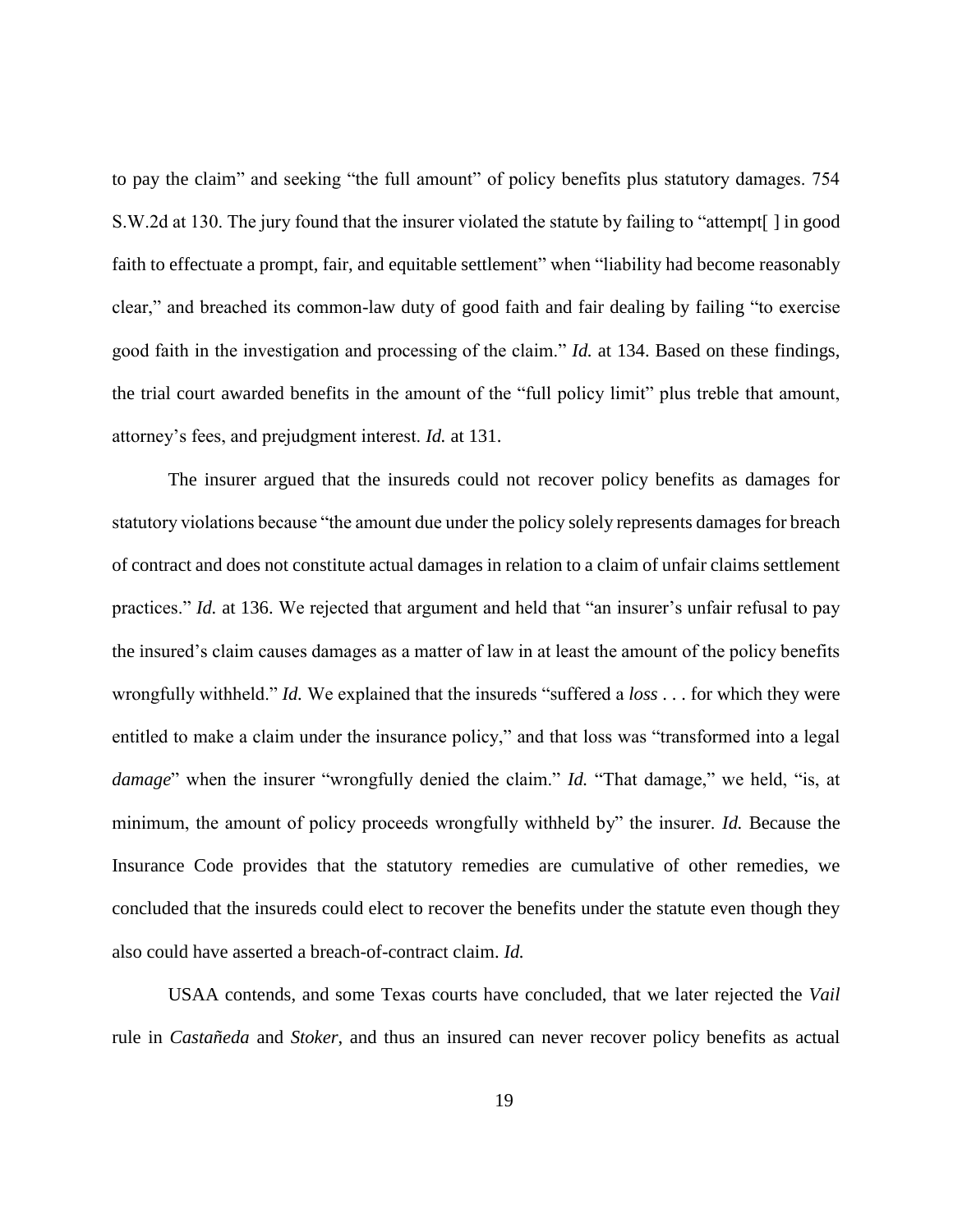damages for statutory or common-law bad-faith violations. *See, e.g.*, *Mai v. Farmers Tex. Cnty. Mut. Ins. Co.*, 2009 WL 1311848, at \*6 (Tex. App.—Houston [14th Dist.] May 7, 2009, pet. denied) (mem. op.) ("This position, that expected policy benefits can equate to bad faith damages, has been firmly rejected by the Texas Supreme Court."). The United States Court of Appeals for the Fifth Circuit reached the same conclusion in *Parkans International, LLC v. Zurich Insurance Co.*, holding that, in light of *Castañeda*, there "can be no recovery for extra-contractual damages for mishandling claims unless the complained of actions or omissions caused injury independent of those that would have resulted from a wrongful denial of policy benefits." 299 F.3d 514, 519 (5th Cir. 2002). The Fifth Circuit later relied on *Parkans* to reject an insured's argument that "it did not need to prove a separate injury in order to maintain its extra-contractual claims" because the insurer's "denial of insurance proceeds, standing alone, entitled it to recover on its extracontractual claims." *Great Am. Ins. Co. v. AFS/IBEX Fin. Servs., Inc.*, 612 F.3d 800, 808 n.1 (5th Cir. 2010). $^{17}$ 

We did not reject the *Vail* rule in *Stoker* or in *Castañeda*. While we could have made the point more clearly, the distinction between the cases is that the parties in *Vail* did not dispute the insured's entitlement to the policy benefits, and the only issue was whether the insured could recover those benefits as statutory damages. *Vail*, 754 S.W.2d at 136. The rule we announced in

<sup>17</sup> At least one federal district court expressly disagreed with *Great American*'s reading of *Castañeda*, but it ultimately concluded that it was compelled to follow the Fifth Circuit's precedent. *See In re Oil Spill by the Oil Rig Deepwater Horizon*, 2014 WL 5524268, at \*15 (E.D. La. Oct. 31, 2014) (disagreeing with insurer's argument that the insured could not recover policy benefits as actual damages under the statute because we "considered and rejected" that argument in *Vail,* but nevertheless concluding that it was required to follow *Great American*), *aff'd in part, question certified sub nom*, *Deepwater Horizon*, 807 F.3d at 689.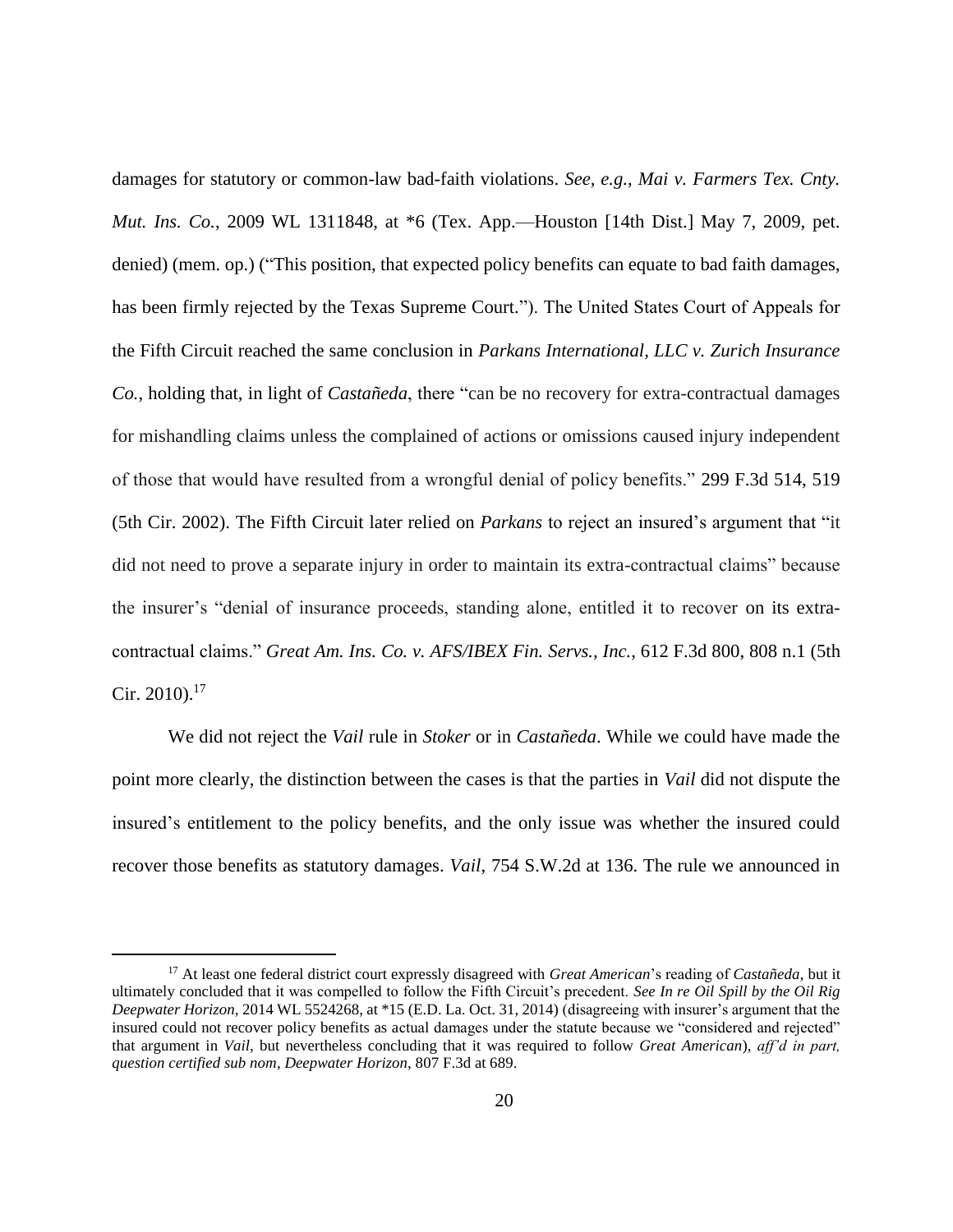*Vail* was premised on the fact that the policy undisputedly covered the loss in that case, and the insurer therefore "*wrongfully* denied" a "*valid* claim." *Id.* at 136–37 (emphases added). <sup>18</sup> If an insurer's "wrongful" denial of a "valid" claim for benefits results from or constitutes a statutory violation, the resulting damages will necessarily include "at least the amount of the policy benefits wrongfully withheld." *Id.* at 136. We confirmed this reading of *Vail* and reaffirmed the general rule in *Twin City*, 904 S.W.2d at 666. There, we explained that "*Vail* was only concerned with the insurer's argument that policy benefits *improperly withheld* were not 'actual damages in relation to a claim of unfair claims settlement practices.'" *Id.* (emphasis added) (quoting *Vail*, 754 S.W.2d at 136). We further explained that the Court rejected the insurer's argument in *Vail* because "policy benefits *wrongfully withheld* were indeed actual damages" under the statute. *Id.* (emphasis added).

By contrast, in *Castañeda*, the insured did not establish and the insurer did not concede that the insured had a right to benefits under the policy. To the contrary, the insured "never sought and did not receive any contractual relief," *Castañeda*, 988 S.W.2d at 196, and never even alleged that the insurer "was liable for breach of the insurance contract," *id.* at 201. Instead, she sought only to recover damages "*equivalent* to policy benefits" based solely on her statutory claims that

<sup>&</sup>lt;sup>18</sup> Although four justices dissented in *Vail* in two separate opinions, none of them objected to the Court's opinion or judgment on the basis that the insureds failed to plead or obtain a finding that the insureds were entitled to receive benefits under the policy. Although the Court's majority opinion did not expressly explain the circumstances, it noted that the insureds "pleaded and proved" the amount of the policy's coverage and "offered evidence that [the insurer] had wrongfully denied the claim, resulting in a failure to pay [the policy benefits] when due." *Vail*, 754 S.W.2d at 137. The majority thus concluded that the insureds sustained the policy limits "as actual damages as a result of [the insurer's] unfair claims settlement practices." *Id.* JUSTICE GONZALEZ provided more clarity in his dissent, noting that the insurer "*admits* that it owes [the insured] the full amount of the policy" and thus "the sole issue on appeal is whether [the insured] is entitled to treble damages under the [statute]." *Id.* at 138 n.1 (GONZALEZ, J., dissenting) (emphasis added). Apparently, the Court's majority did not insist upon a jury finding of coverage or breach because the insurer admitted that the insured was entitled to the benefits. *Vail* should not be read, however, as suggesting that an insured can recover benefits for a statutory violation when the insured fails to establish and the insurer does not concede that the insured has a contractual right to the benefits.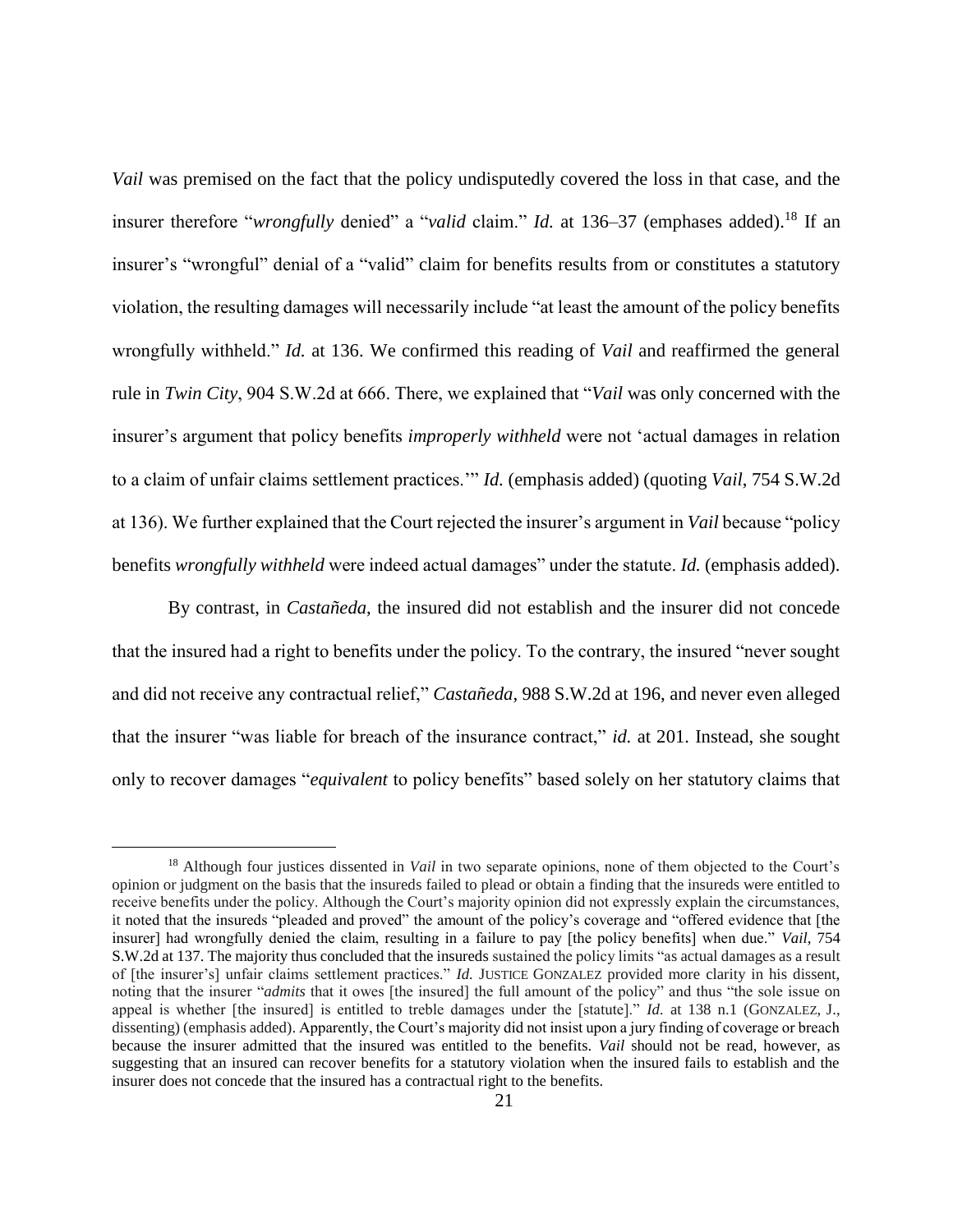the insurer failed to acknowledge communications about her claim and failed to "adopt reasonable standards for investigating claims." *Id.* at 198 (emphasis added). We expressly refused to provide any opinion on "whether there was contractual coverage." *Id.* at 196. We first addressed whether any evidence existed that the insurer violated the statute or its common-law duties, and in deciding that issue we concluded that, even *assuming* that there was coverage, the mere existence of coverage would not prove that the insurer violated the statute or its common-law duties by denying the claim. *Id.* at 196–97. We made no such assumption, however, when we later addressed the insured's separate argument regarding "the damages that might be recoverable if an insurer failed to adequately investigate a claim." *Id.* at 198. On that issue, we held that an insurer's "failure to properly investigate a claim is not a basis for obtaining policy benefits," but we did not assume that coverage existed when deciding that separate issue. *Id.* Instead, we relied on the fact that the insured "did not plead and did not obtain a determination [that the insurer] was liable for breach of the insurance contract." *Id.* at 198, 201.

In short, *Stoker* and *Castañeda* stand for the general rule that an insured cannot recover policy benefits as damages for an insurer's extra-contractual violation if the policy does not provide the insured a right to those benefits. *Vail* announced a corollary rule: an insured who establishes a right to benefits under the policy can recover those benefits as actual damages resulting from a statutory violation. We clarify and affirm both of these rules today.

# **C. The Benefits-Lost Rule**

A third rule that our precedent recognizes is the rule that an insured can recover benefits as actual damages under the Insurance Code even if the insured has no right to those benefits under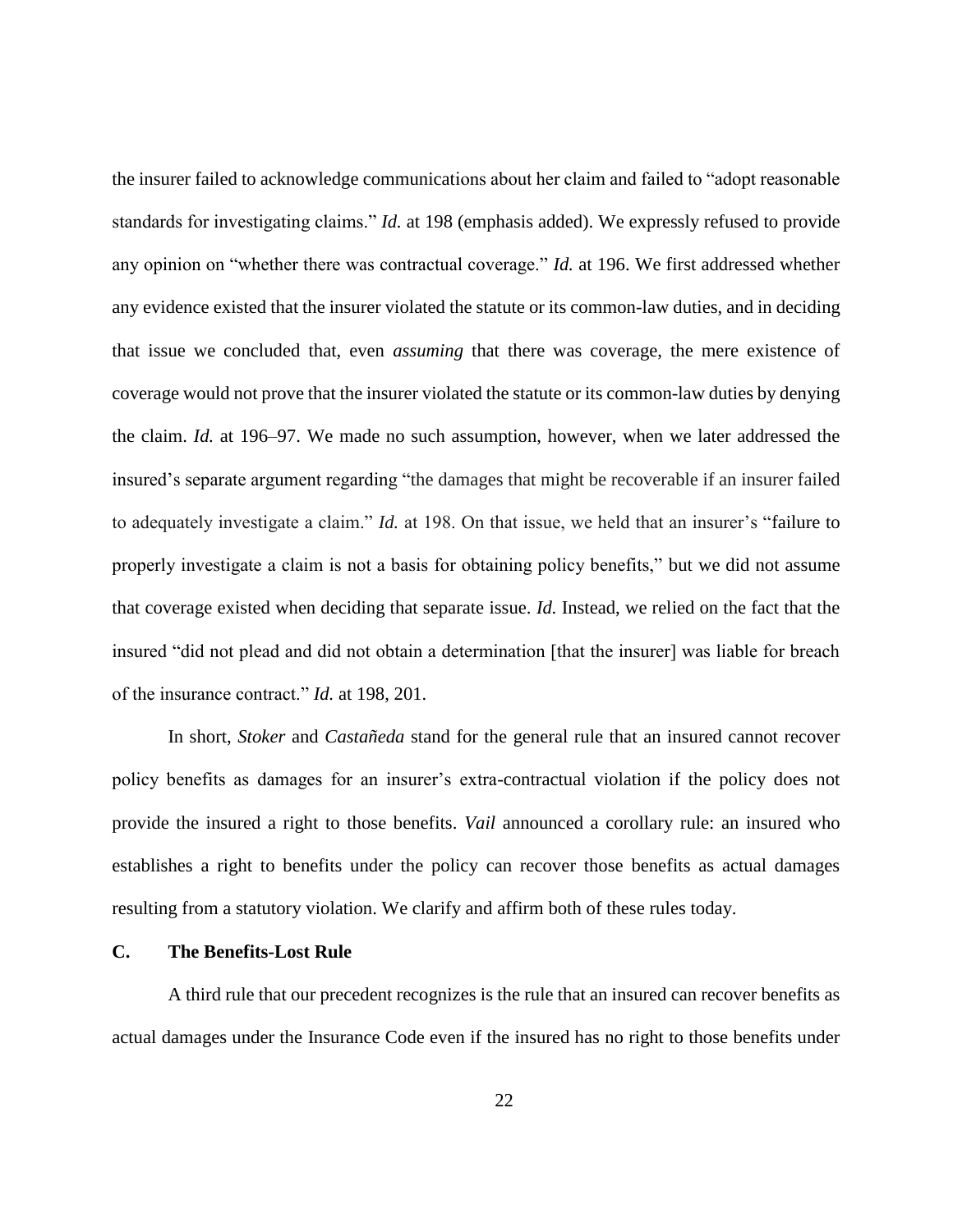the policy, *if the insurer's conduct caused the insured to lose that contractual right*. We have recognized this principle in the context of claims alleging that an insurer misrepresented a policy's coverage, waived its right to deny coverage or is estopped from doing so, or committed a violation that caused the insured to lose a contractual right to benefits that it otherwise would have had. In each of these contexts, the insured can recover the benefits even though it has no contractual right to recover them because the benefits are actual damages "caused by" the insurer's statutory violation.

In the first context, we have recognized that an insurer that violates the statute by misrepresenting that its policy provides coverage that it does not in fact provide can be liable under the statute for such benefits if the insured is "adversely affected" or injured by its reliance on the misrepresentation. *See Royal Globe Ins. Co. v. Bar Consultants, Inc.*, 577 S.W.2d 688, 694 (Tex. 1979).<sup>19</sup> Although the policy does not give the insured a contractual right to receive the benefits, the insurer's misrepresentation of the policy's coverage constitutes a statutory violation that causes actual damages in the amount of the benefits that the insured reasonably believed she was entitled to receive. *Id.* When, for example, a health insurer's agent represented that a policy "offered full coverage without qualification" for preexisting medical conditions, and the insured reasonably relied on that representation, the insured could recover the full coverage even though the policy

<sup>19</sup> *Royal Globe*, which was also a DTPA case, preceded the 1979 amendments to the DTPA that changed the causation standard from "adversely affected" to "producing cause." *See Metro Allied Ins. Agency, Inc. v. Lin*, 304 S.W.3d 830, 835 (Tex. 2009) (explaining effect of the 1979 amendments).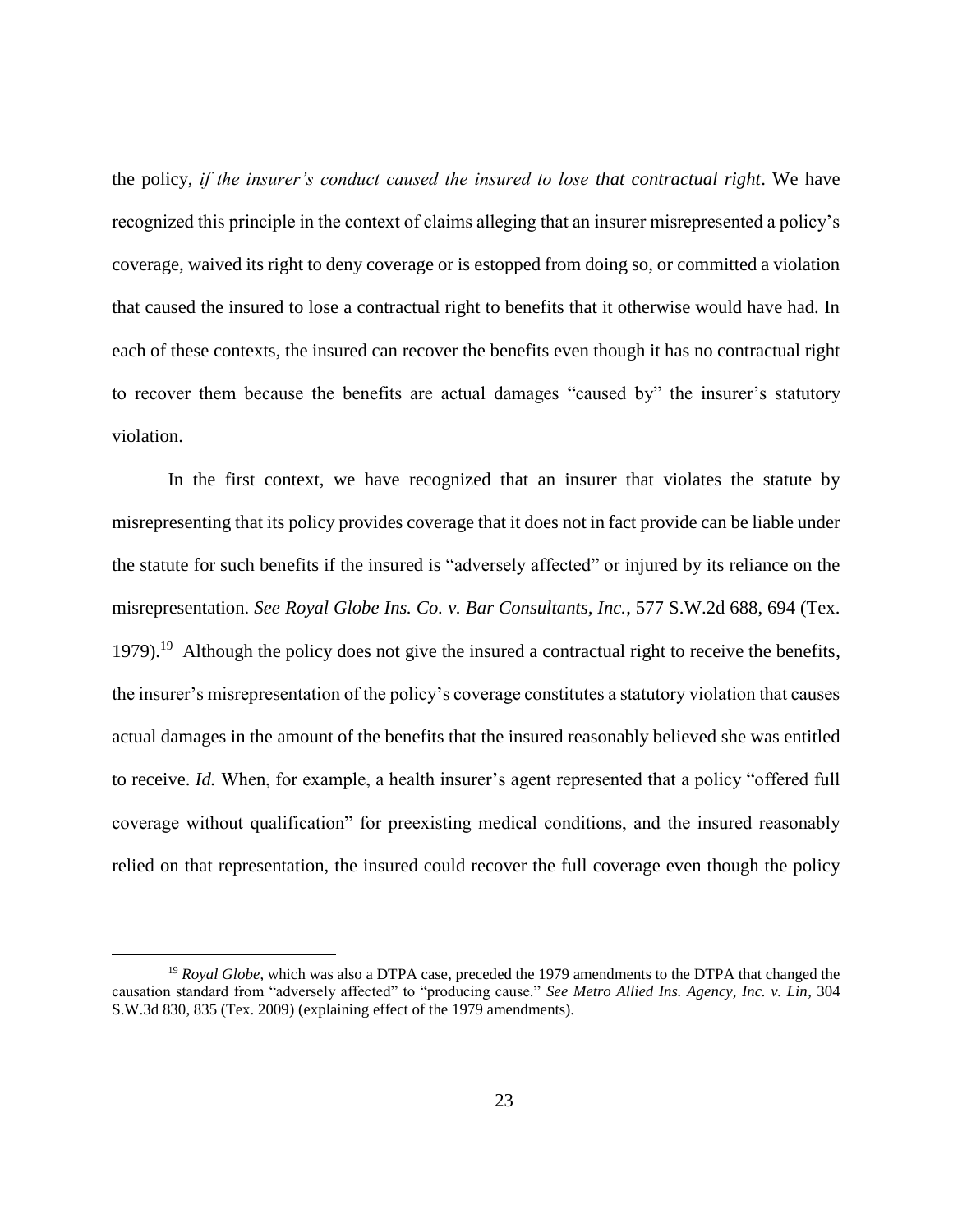actually limited such coverage to a specific maximum amount. *Kennedy v. Sale*, 689 S.W.2d 890, 891–92 (Tex. 1985); *see also Tapatio Springs Builders Inc. v. Md. Cas. Ins. Co.*, 82 F. Supp. 2d 633, 647 (W.D. Tex. 1999) ("A misrepresentation claim is independent, and may exist in the absence of coverage. To allege a misrepresentation claim under the DTPA, a plaintiff must plead a misrepresentation that caused actual damages.") (citing TEX. BUS. & COM. CODE § 17.5(a); *Castañeda*, 988 S.W.2d at 199–200); *In re Allstate Cnty. Mut. Ins. Co.*, 447 S.W.3d 497, 502 (Tex. App.—Houston [1st Dist.] 2014, orig. proceeding) ("[M]isrepresentation claims . . . are not dependent upon a determination that [the insurer] has a contractual duty to pay . . . benefits to the [insureds], and will not be rendered moot if [the insurer] prevails on the breach of contract claim.") (citing TEX. BUS. & COM. CODE § 17.46(b)(5), (b)(12); TEX. INS. CODE § 541.061(3)–(5)).

The second context in which the benefits-lost rule might apply involves claims based on waiver and estoppel. We have explained that waiver and estoppel cannot be used to re-write a policy so that it provides coverage it did not originally provide. *Ulico*, 262 S.W.3d at 775. But if the insurer's statutory violations prejudice the insured, the insurer may be estopped "from denying benefits that would be payable under its policy as if the risk had been covered." *Id.* Under such circumstances, the insured may recover "any damages it sustains because of the insurer's actions," even though the policy does not cover the loss. *Id.* at 787.

Finally, the benefits-lost rule may apply when the insurer's statutory violation actually caused the policy not to cover losses that it otherwise would have covered. *See, e.g.*, *JAW the Pointe,* 460 S.W.3d at 602. The insured in *JAW the Pointe* sought policy benefits to cover its costs to demolish and rebuild an apartment complex that sustained significant damage from Hurricane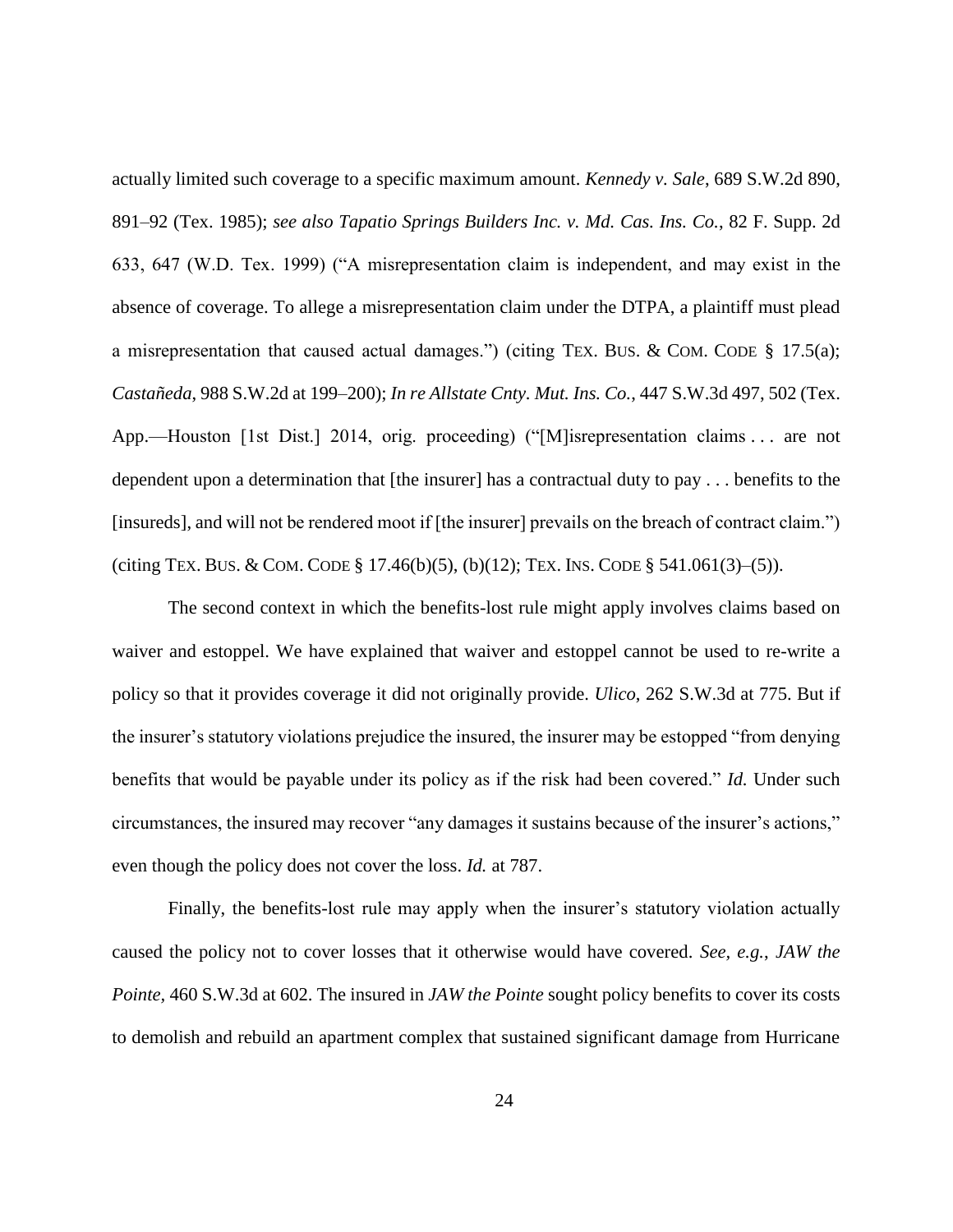Ike. *See id.* at 599. The primary insurance policy covered three hundred otherwise unrelated apartment complexes but limited the total coverage to \$25 million per occurrence. *Id.* When the insurer denied the insured's claim for some of the losses, the insured filed suit asserting claims for both breach of contract and statutory violations. *Id.* at 601. As the parties continued efforts to resolve their dispute, the insurer continued paying claims filed by the other covered apartment complexes until the insurer reached the policy's \$25 million limit. *Id.* The insurer then filed for summary judgment on the insured's contract claim, arguing that it no longer had a contractual duty to cover the losses because it had paid the policy limits. *Id.* at 600. The insured did not oppose the motion and the trial court granted it, leaving only the statutory claims for trial. *Id.* A jury found that the insurer had violated the statute, and based on the statutory violations the trial court awarded the insured both actual damages in the form of the policy benefits and additional statutory damages based on the insurer's "bad faith" statutory violations. *Id.* at 601–02.

The insurer appealed, arguing that the insured could not recover policy benefits or statutory damages because the policy did not cover the insured's losses. *See id.* at 602. But instead of relying on the policy limits to defeat coverage, the insurer argued that the policy never covered the losses even before the insurer paid out the limits because a policy exclusion applied and negated any coverage. *See id.* We acknowledged that as "a general rule there can be no claim for bad faith when an insurer has promptly denied a claim that is in fact not covered." *Id.* (quoting *Stoker,* 903 S.W.2d at 341) (internal quotation marks omitted). But we also noted that the insured argued that "the policy covered [the insured's losses] and [the insurer] should have paid those costs before it made other payments that exhausted the policy limits." *Id.* In other words, the insured argued that,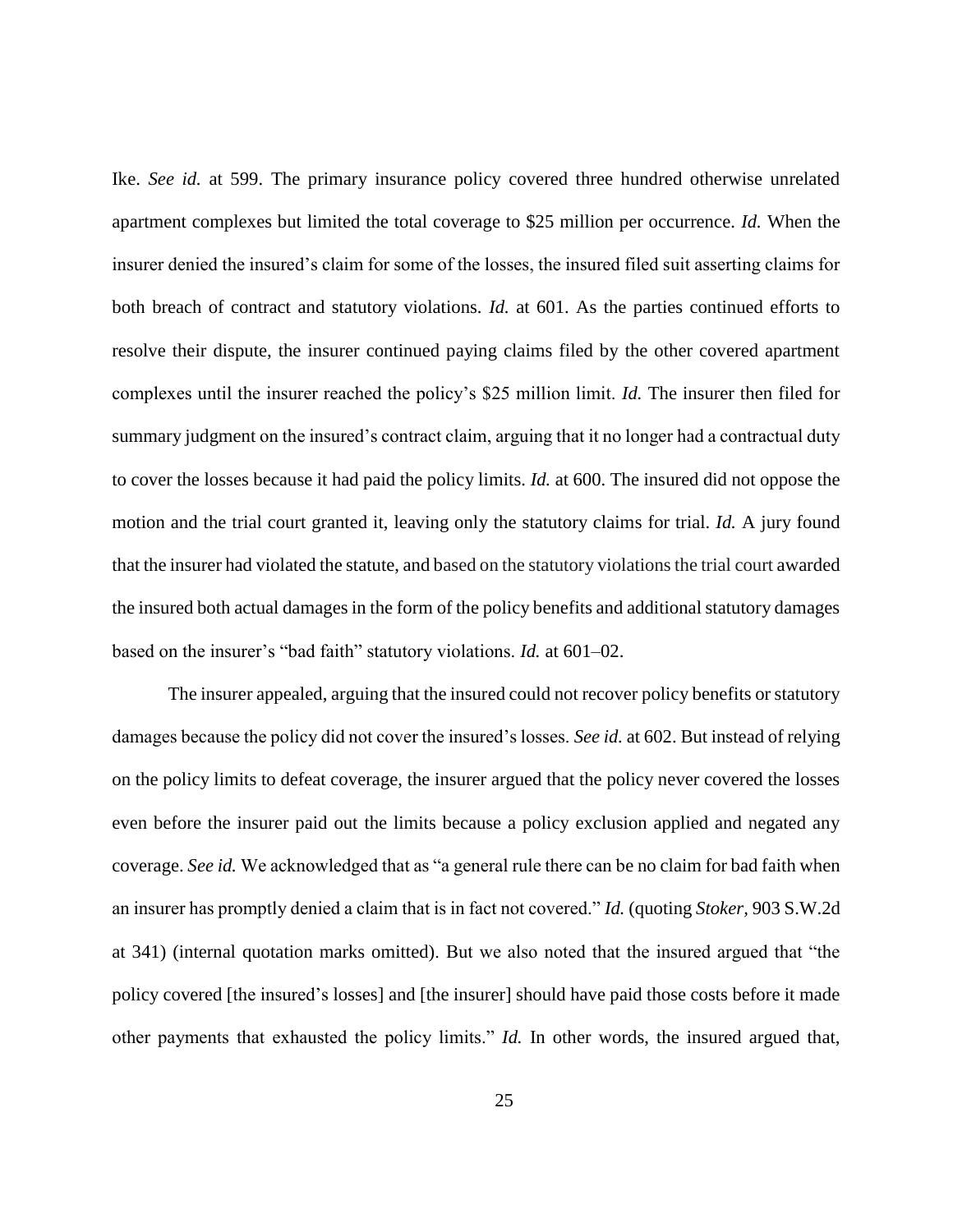although it could no longer prevail on its breach-of-contract claim because the insurer had paid out its policy limits, the insurer's statutory violations caused the insured to lose its contractual right to the policy benefits by delaying the payments until after the limits had been reached. We accepted this argument, but ultimately concluded that the insured was never entitled to the policy benefits because the exclusion negated any coverage under the policy. Because the policy "excluded coverage for [the insured's] losses, [the insured] cannot recover against [the insurer] on its statutory bad-faith claims." *Id.* at 610. Put simply, an insurer that commits a statutory violation that eliminates or reduces its contractual obligations cannot then avail itself of the general rule.

#### **D. The Independent-Injury Rule**

The fourth rule from our precedent derives from the fact that an insurer's extra-contractual liability is "distinct" from its liability for benefits under the insurance policy. *See Aranda v. Ins. Co. of N. Am.*, 748 S.W.2d 210, 214 (Tex. 1988), *overruled on other grounds by Ruttiger*, 381 S.W.3d at 441. In *Stoker*, after we announced the general rule that "there can be no claim for bad faith when an insurer has promptly denied a claim that is in fact not covered," we explained that we were not excluding "the possibility that in denying the claim, the insurer may commit some act, so extreme, that would cause injury independent of the policy claim." 903 S.W.2d at 341 (citing *Aranda,* 748 S.W.2d at 214).

There are two aspects to this independent-injury rule. The first is that, if an insurer's statutory violation causes an injury independent of the insured's right to recover policy benefits, the insured may recover damages for that injury even if the policy does not entitle the insured to receive benefits. *Id.* We recognized this in *Twin City*, explaining that some extra-contractual claims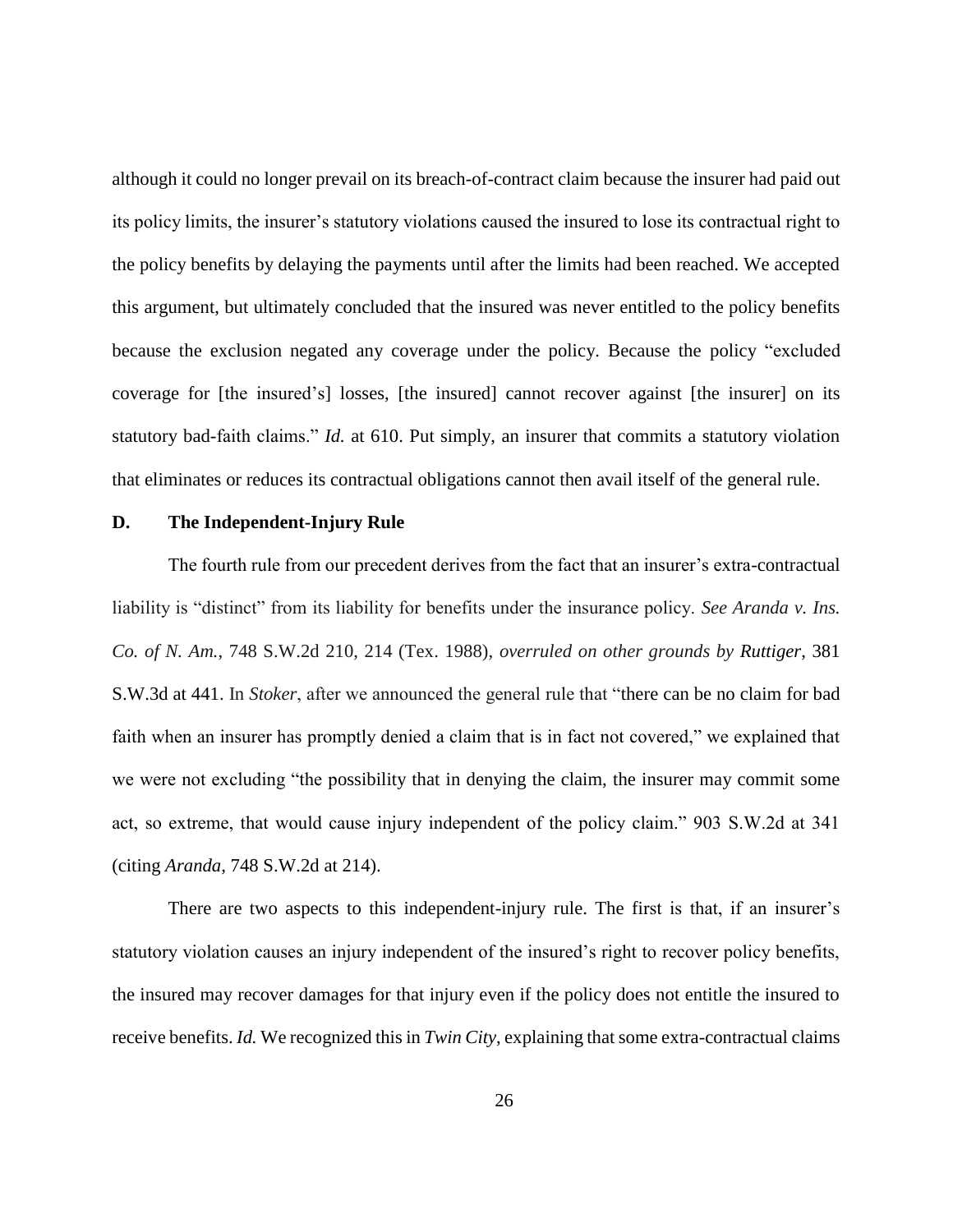may not "relate to the insurer's breach of contractual duties to pay covered claims" and may thus "give rise to different damages." 904 S.W.2d at 666 n.3. If such damages result from an independent injury "caused by" the insurer's statutory violation, the insured can recover those damages, just as insureds have always been able to recover "compensatory damages for the tort of bad faith" under the common law. *Moriel*, 879 S.W.2d at 17. Thus, an insured can recover actual damages caused by the insurer's bad-faith conduct if the damages "are separate from and . . . differ from benefits under the contract." *Twin City*, 904 S.W.2d at 666 (identifying mental anguish damages as an example). We reaffirmed this aspect of the independent-injury rule in *Castañeda*, recognizing that "there might be liability for damage to the insured other than policy benefits or damages flowing from the denial of the claim if the insured mishandled a claim." 988 S.W.2d at 198. We concluded that the insured could not recover anything in that case, however, because "none of the [insurer's] actions or inactions . . . was the producing cause of any damage separate and apart from those that would have resulted from a wrongful denial of the claim." *Id.*

This aspect of the independent-injury rule applies, however, only if the damages are truly independent of the insured's right to receive policy benefits. It does not apply if the insured's statutory or extra-contractual claims "are predicated on [the loss] being covered under the insurance policy," *Boyd*, 177 S.W.3d at 920, or if the damages "flow" or "stem" from the denial of the claim for policy benefits, *see Castañeda*, 988 S.W.2d at 198–99. When an insured seeks to recover damages that "are predicated on," "flow from," or "stem from" policy benefits, the general rule applies and precludes recovery unless the policy entitles the insured to those benefits. *See Boyd*, 177 S.W.3d at 920–22 (concluding that insured's common-law conversion claim, common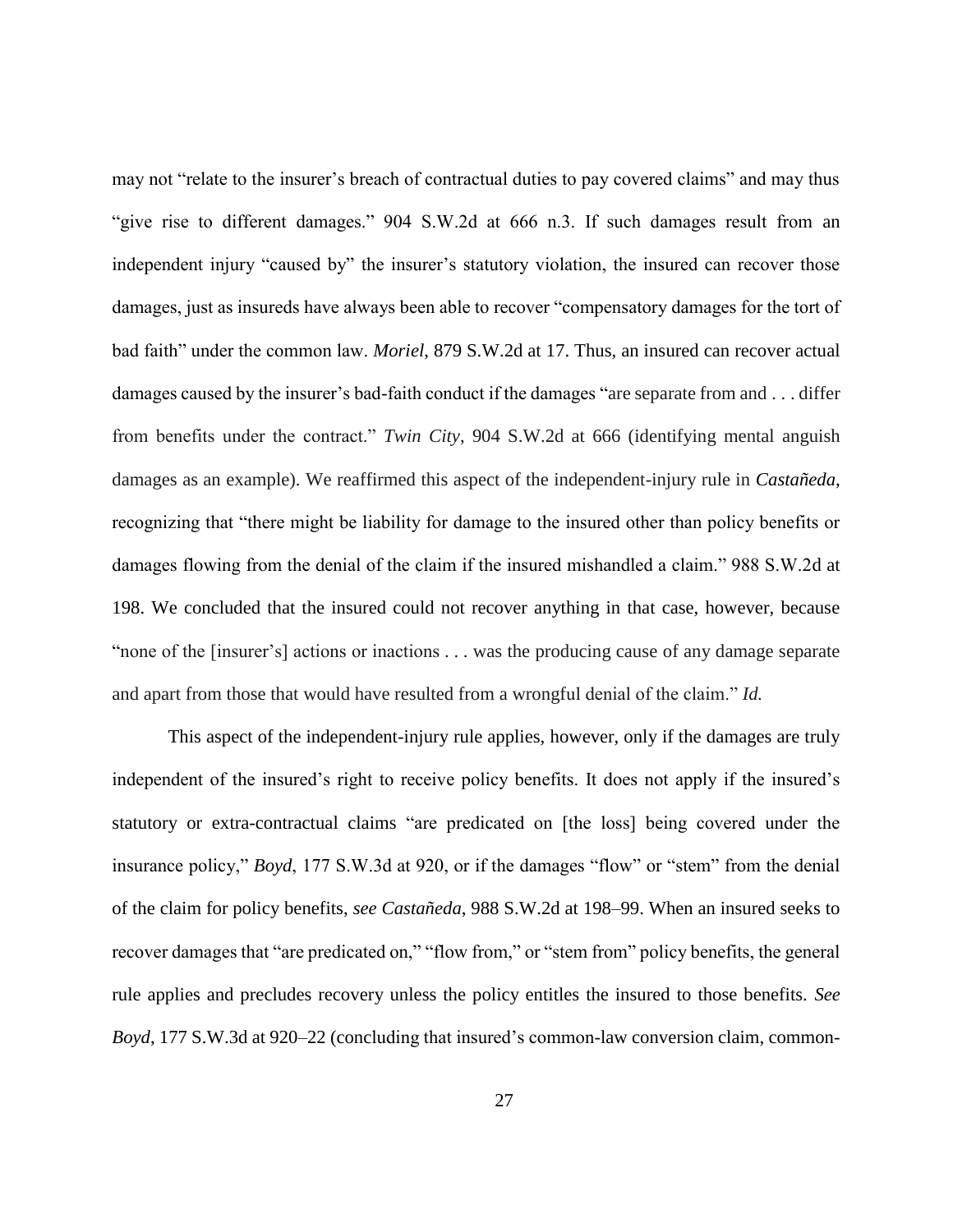law bad-faith claim, and statutory claims were all "negated" because policy did not cover underlying losses and insured did "not allege that he suffered any damages unrelated to and independent of the policy claim"); *Castañeda*, 988 S.W.2d at 199 (holding that insured could not recover damages for loss of credit reputation because any such loss "stemmed from the denial of benefits" that were not owed under the policy).

The second aspect of the independent-injury rule is that an insurer's statutory violation does not permit the insured to recover *any* damages beyond policy benefits unless the violation causes an injury that is independent from the loss of the benefits. Thus, we held in *Twin City* that an insured who prevails on a statutory claim cannot recover punitive damages for bad-faith conduct in the absence of independent actual damages arising from that conduct. 904 S.W.2d at 666; *see also Powell Elec. Sys., Inc. v. Nat'l Union Fire Ins. Co.*, 2011 WL 3813278, at \*9 (S.D. Tex. Aug. 29, 2011) (granting summary judgment for the insured on its breach-of-contract claim but for the insurer on common-law and statutory bad-faith claims because the insured "failed to allege damage independent of the damages arising from the underlying breach of the insurance contract").

Our reference in *Stoker* to "the possibility" that a statutory violation could cause an independent injury suggested that a successful independent-injury claim would be rare, and we in fact have yet to encounter one. *See, e.g.*, *Mid-Continent Cas. Co. v. Eland Energy, Inc.*, 709 F.3d 515, 521–22 (5th Cir. 2013) ("The *Stoker* language has frequently been discussed, but in seventeen years since the decision appeared, no Texas court has yet held that recovery is available for an insurer's extreme act, causing injury independent of the policy claim . . . ."). This is likely because the Insurance Code offers procedural protections against misconduct likely to lead to an improper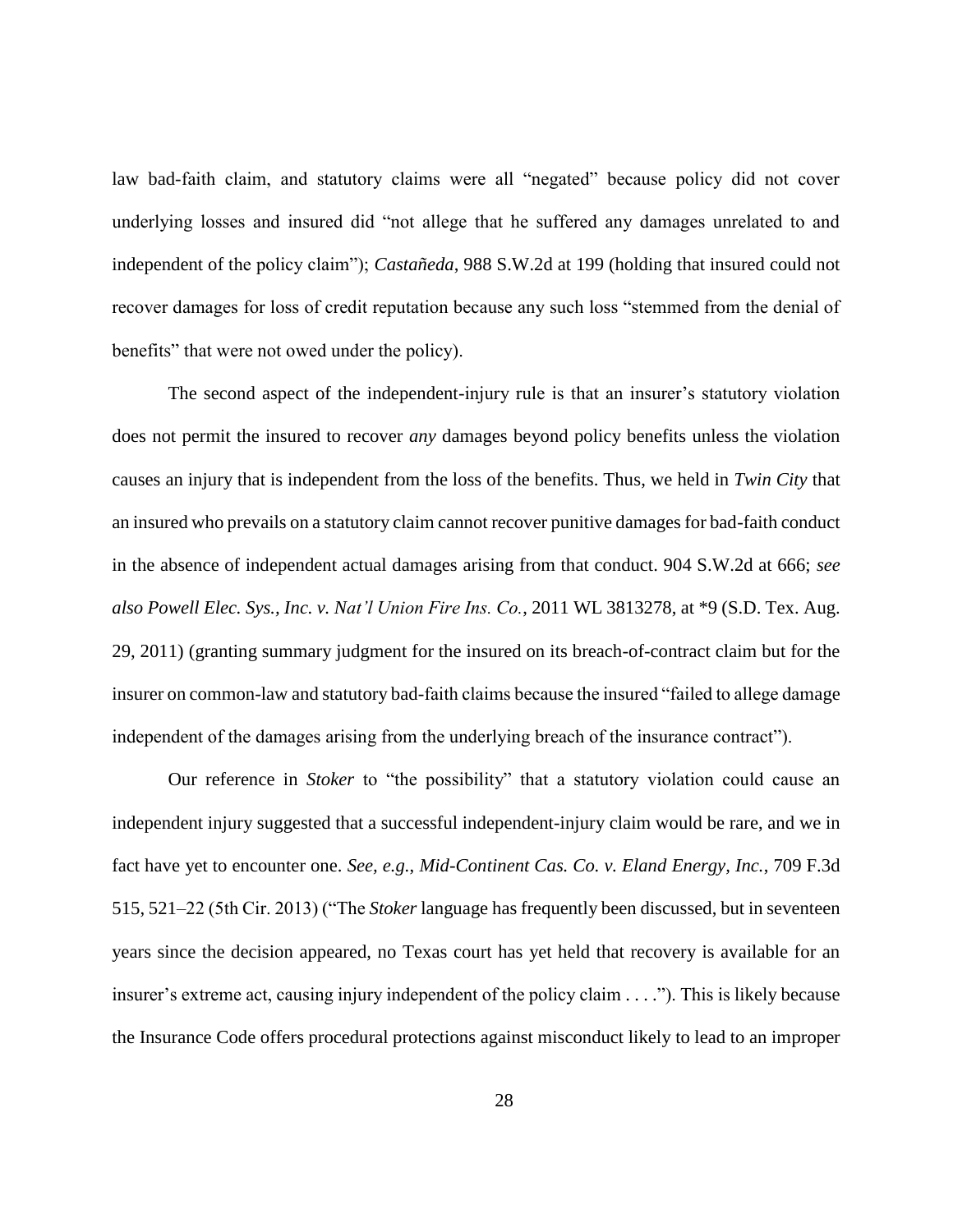denial of benefits and little else. *See, e.g.*, TEX. INS. CODE § 541.060 (prohibiting an insurer from "requiring a claimant as a condition of settling a claim to produce the claimant's federal income tax returns"). We have further limited the natural range of injury by insisting that an "independent injury" may not "flow" or "stem" from denial of policy benefits. *See Castañeda*, 988 S.W.2d at 198. Today, although we reiterate our statement in *Stoker* that such a claim could exist, we have no occasion to speculate what would constitute a recoverable independent injury.

## **E. The No-Recovery Rule**

The fifth and final rule is simply the natural corollary to the first four rules: An insured cannot recover *any* damages based on an insurer's statutory violation unless the insured establishes a right to receive benefits under the policy or an injury independent of a right to benefits. *Castañeda*, 988 S.W.2d at 198; *see also Lundstrom v. United Servs. Auto. Ass'n–CIC*, 192 S.W.3d 78, 96 (Tex. App.—Houston [14th Dist.] 2006, pet. denied) (rendering judgment for insurer because policy did not cover claim and insureds "have not alleged any act so extreme as to cause an injury independent of [the insurer's] denial of their policy claim"); *Bailey v. Progressive Cnty. Mut. Ins. Co.*, 2004 WL 1193917, at \*1 (Tex. App.—Dallas June 1, 2004, no pet.) (mem. op., not designated for publication) (rendering judgment against insureds because policy did not cover claim and insureds demonstrated no "independent injury arising from" statutory violations); *see also Alaniz v. Sirius Int'l Ins. Corp.*, 626 F. App'x 73, 79 (5th Cir. 2015) (per curiam) (citing *Boyd*, 177 S.W.3d at 922) (affirming summary judgment for insurer on all claims because no coverage or breach and insured put forth no evidence of "extreme conduct or of damages suffered independent of those that would have resulted from an alleged wrongful denial of his claim").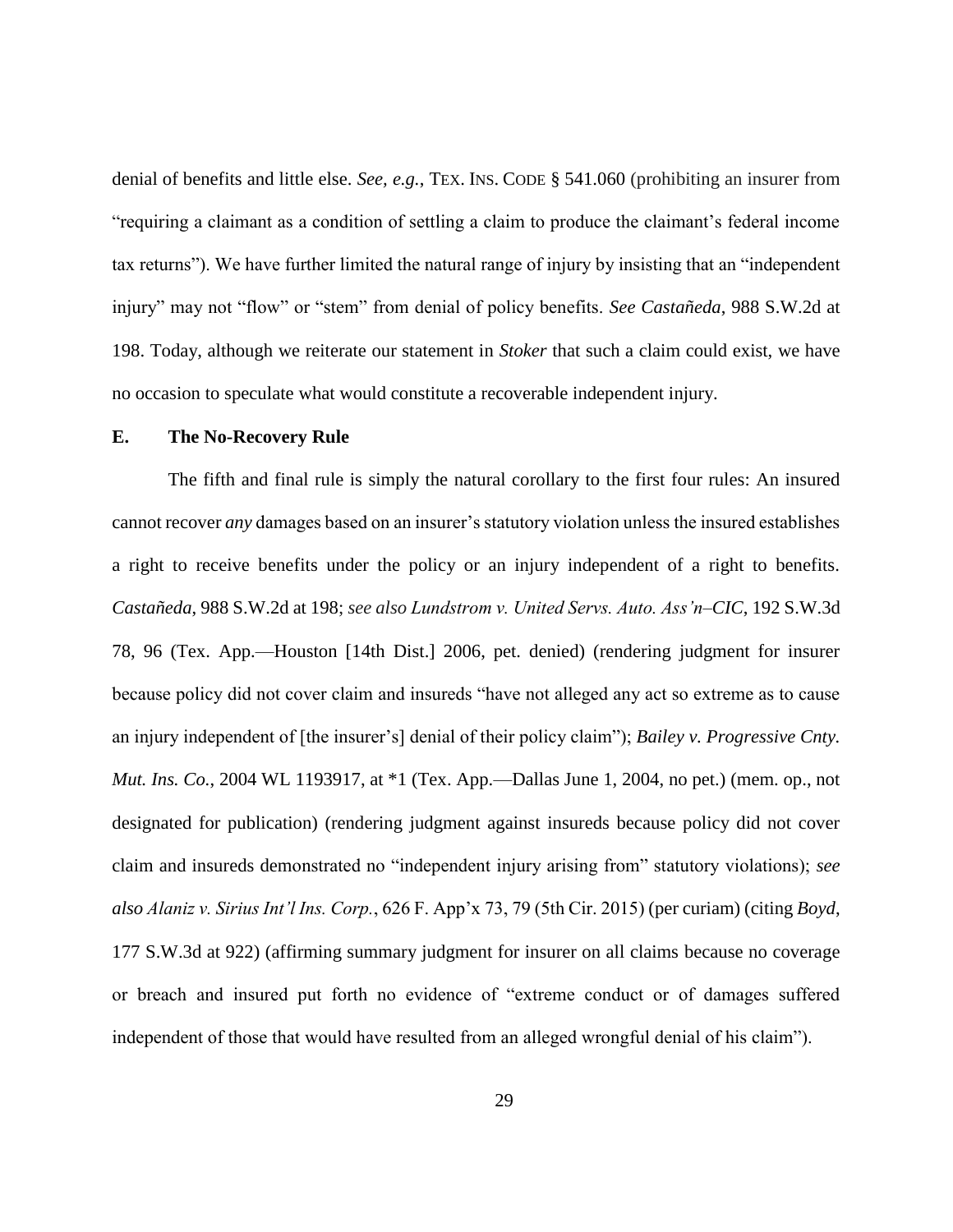## **F. Summary**

We clarify today that an insured cannot recover policy benefits as damages for an insurer's statutory violation if the policy does not provide the insured a right to receive those benefits. An insured who establishes a right to receive benefits under the policy can recover those benefits as actual damages under the Insurance Code if the insurer's statutory violation causes the loss of the benefits. And an insured can recover benefits as actual damages under the Insurance Code even if the insured has no contractual right to those benefits if the insurer's conduct caused the insured to lose that right. If an insurer's statutory violation causes an injury independent of the insured's right to recover policy benefits, the insured may recover damages for that injury even if the insured is not entitled to receive benefits under the policy. But if the policy does entitle the insured to benefits, the insurer's statutory violation does not permit the insured to recover any actual damages beyond those policy benefits unless the violation causes an injury that is independent from the loss of the benefits. Finally, an insured cannot recover any damages based on an insurer's statutory violation if the insured had no right to receive benefits under the policy and sustained no injury independent of a right to benefits.

# **III. MENCHACA'S CLAIMS AGAINST USAA**

Having clarified the governing rules, we now turn to the case before us. As explained above, the jury in this case (1) failed to find that USAA failed to comply with its obligations under the insurance policy; (2) found that USAA violated the Insurance Code by failing to reasonably investigate Menchaca's claim for policy benefits; and (3) found that USAA's statutory violation resulted in damages of \$11,350, representing the amount of policy benefits USAA "should have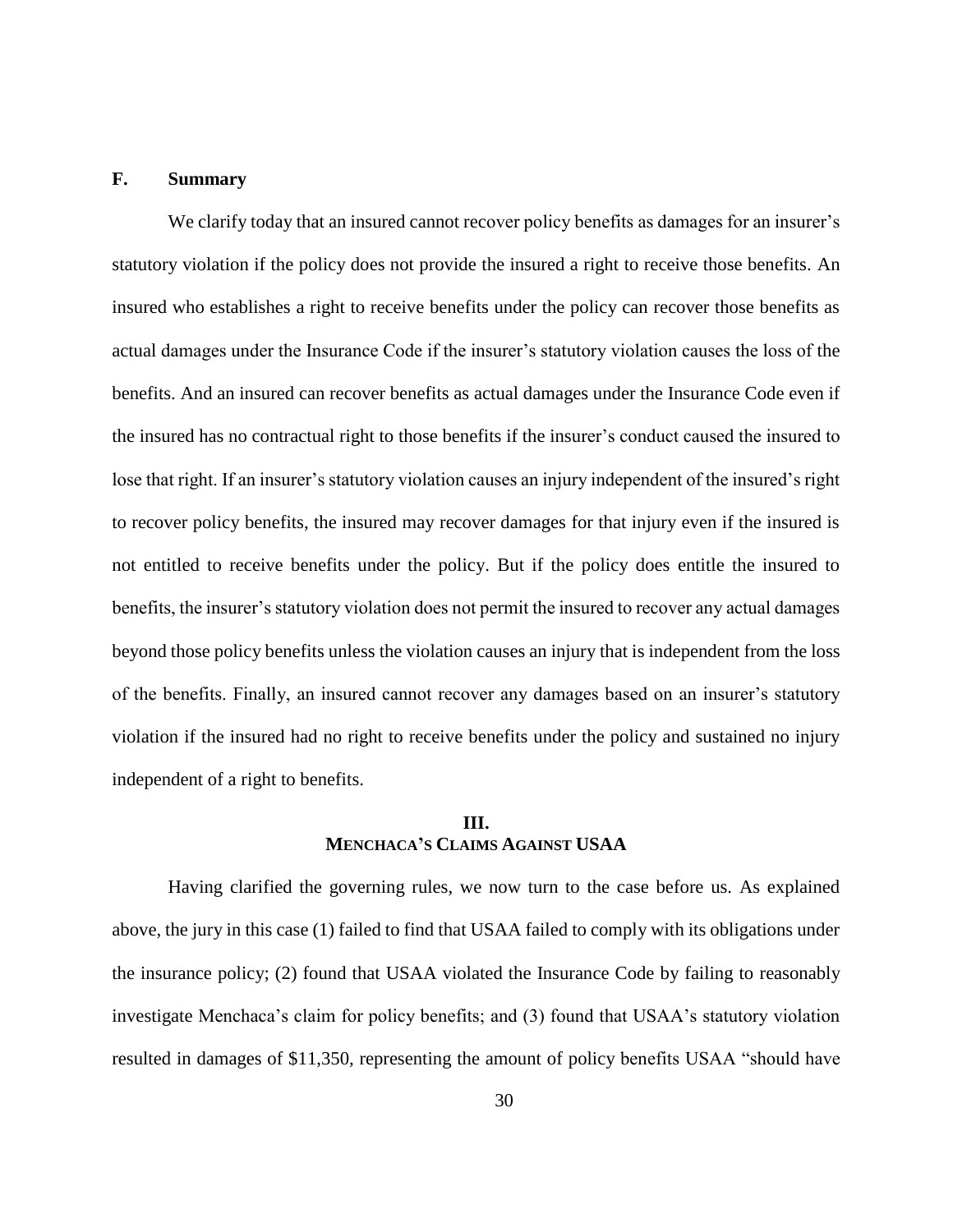paid" Menchaca. Ever since the jury returned its verdict, the parties have disputed the effect of these findings. Relying on the jury's answer to Question 1 and on its misunderstanding of the general rule, USAA contends that Menchaca cannot recover any policy benefits because the jury failed to find that USAA "breached" its obligations under the policy. Relying on the jury's answers to Questions 2 and 3 and on her misunderstanding of *Vail*'s holding that damages under the Insurance Code were "at minimum, the amount of policy proceeds wrongfully withheld," 754 S.W.2d at 136, Menchaca contends that she can recover the policy benefits because the jury found that USAA violated the statute and the violation caused damages in the form of policy benefits USAA "should have paid" to Menchaca.

The trial court resolved the parties' dispute by disregarding the jury's answer to Question 1, and USAA argues that the court erred by doing so. We agree. As a result, we are left to decide the effect of the jury's answers based on arguments the parties have made without the benefit of the clarifications we have provided today. Under these circumstances, and because we have found it necessary to clarify the confusion resulting from our decisions, we conclude that it is proper to remand the case for a new trial in the interest of justice.

## **A. Disregarding Question 1**

After the jury returned its verdict, both parties accepted it without objection, and the trial court dismissed the jury. Both parties then filed motions for judgment in their favor based on the jury's verdict. Relying primarily on *Stoker* and *Castañeda*, USAA argued that Menchaca could not recover any damages based on the jury's finding of a statutory violation because the jury failed to find that USAA had "breached" the policy in answer to Question 1. Relying primarily on *Vail*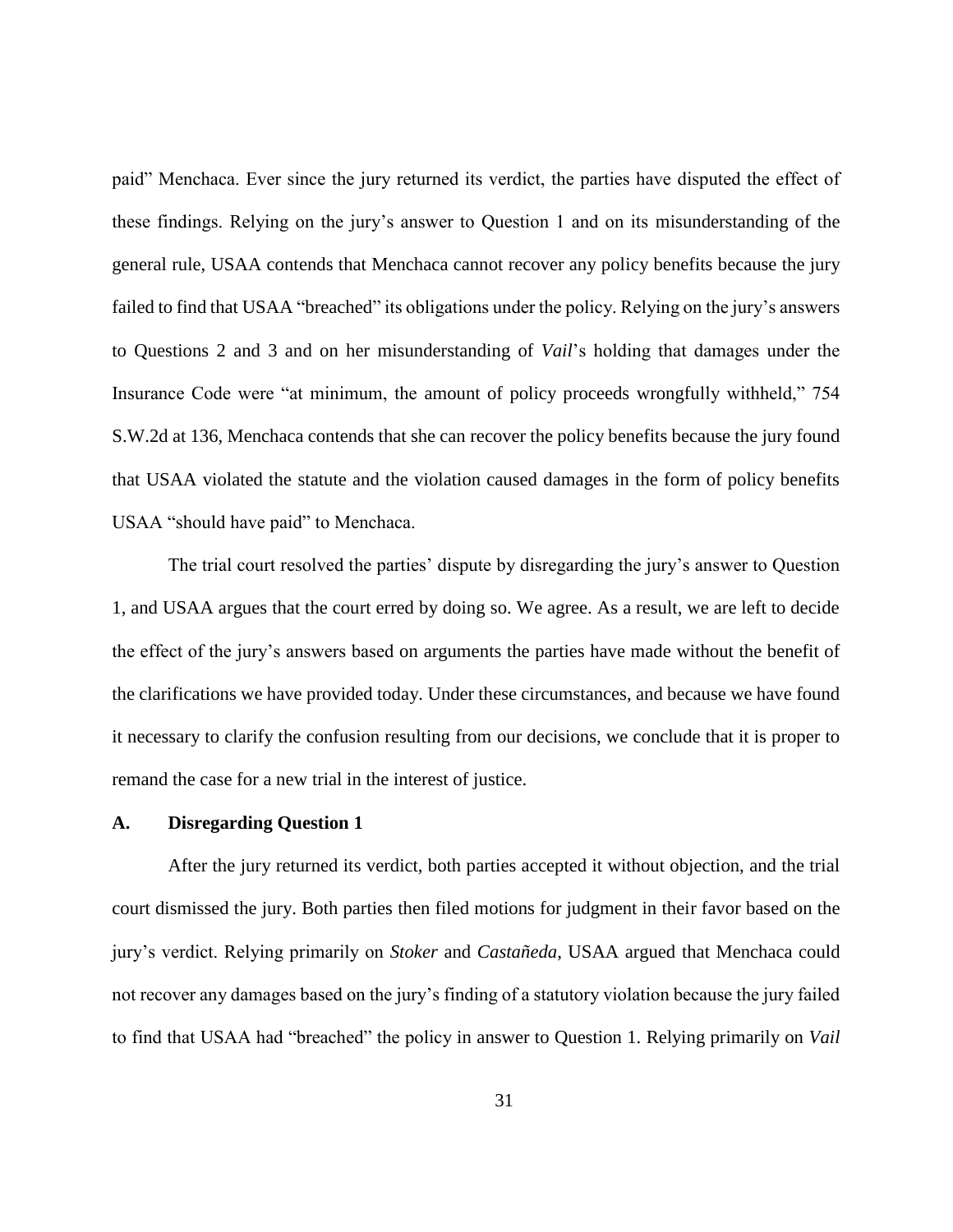and on the jury's answers to Questions 2 and 3, Menchaca argued that she could recover the amount of policy benefits the jury found because "the jury found there was coverage," even if she failed to find that USAA breached the contract. Although neither party argued that the jury's answers created a conflict, the trial court believed they did. Instead of considering how to address and resolve the conflict, however, the court decided to disregard Question 1 because it found the question to be "poorly worded" and "incomprehensible." Specifically, the court explained that Question 1:

says, "Breach of contract," but it doesn't say what kind of breach.<sup>[20]</sup> It doesn't even explain breach of contract. It doesn't even give a definition for breach of contract. There's all kinds of other things that should have been put in there about what's material breach, definition of material breach. The question fails altogether. It shouldn't have been submitted in the first place. If you remember correctly, I didn't want that question submitted. But it was insisted upon by the plaintiffs, so they've got to reap what they sow. But I think that I can easily ignore question number one as being incomprehensible to a layman and that it has no effect. I can go with what I wanted to go with in the first place which was question number two, damage question, then attorney's fees. That's what I'm going to do. I'm going to ignore question number one entirely because I think it was poorly worded.

The court of appeals affirmed the trial court's decision to disregard Question 1, but for different reasons. First, the court concluded that it was impossible to know why the jury answered "No" to the question. *See* — S.W.3d at —. In the court's view, the jury could have answered "No" because it mistakenly believed that USAA could only "fail to comply with the terms of the insurance policy" if it failed to pay the amount that USAA *subjectively* believed it had to pay. *See id.* Second, it concluded that the jury's "No" answer to Question 1 did not "definitively establish

 $\ddot{ }$ 

<sup>&</sup>lt;sup>20</sup> We note that in fact Question 1 did not say "breach of contract" or ask whether there was a "breach of contract," and neither did any other question. Instead, Question 1 asked whether USAA "failed to comply" with the policy.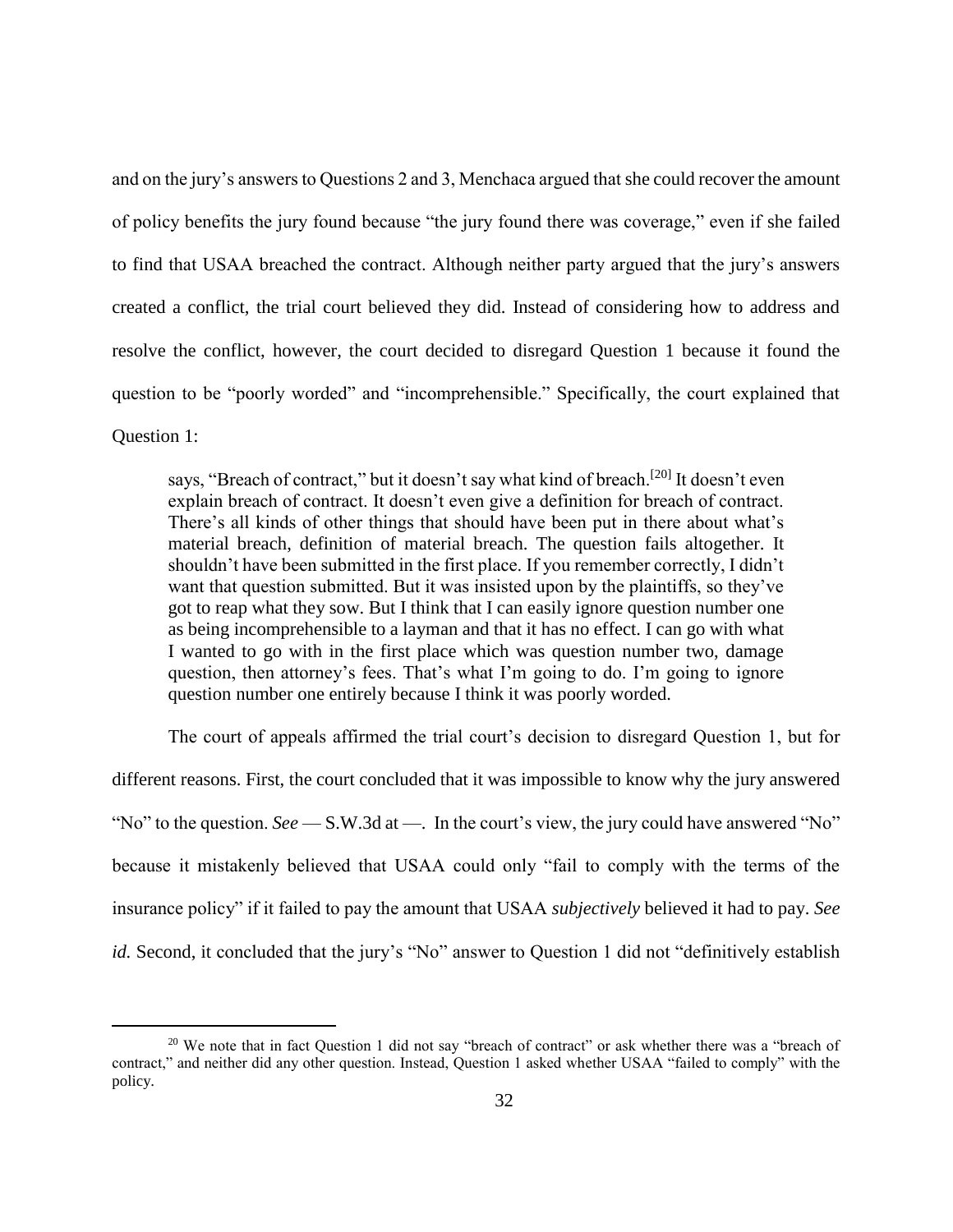that there was no coverage," because USAA agreed that the policy provided coverage for Menchaca's losses and instead only contended that the amount of the losses did not exceed the policy's deductible. *See id.* Finally, the court concluded that the jury's finding in answer to Question 2 that USAA violated the statute rendered its answer to Question 1 immaterial because Question 3 "instructed the jury to award the same damages regardless of which theory of liability was adopted." *See id.*

We conclude that the trial court erred by disregarding the jury's answer to Question 1. "A trial court may disregard a jury finding only if it is unsupported by evidence . . . or if the issue is immaterial." *Spencer v. Eagle Star Ins. Co. of Am.*, 876 S.W.2d 154, 157 (Tex. 1994) (citing *C. & R. Transp., Inc. v. Campbell*, 406 S.W.2d 191, 194 (Tex. 1966)). Contrary to the court of appeals' conclusion, the fact that the court cannot determine the reasons for a jury's answer does not permit the court to disregard that answer. Here, the jury's answer to Question 1 was neither unsupported by the evidence nor immaterial.

First, in light of USAA's evidence that Menchaca's damages were less than the amount of her deductible, at least some evidence supported the jury's finding that USAA did not fail to comply with its obligations under the policy. Although USAA did not dispute that the policy provided "coverage" for some of Menchaca's damages, it provided evidence that the amount of her loss was less than the policy's deductible, and that evidence supports the jury's failure to find that USAA "failed to comply" with its obligations under the policy.<sup>21</sup>

 $\ddot{ }$ 

<sup>&</sup>lt;sup>21</sup> We do not agree with the court of appeals' reliance on the fact that USAA conceded that the policy "covered" some of Menchaca's losses. While USAA did in fact concede that point, it contested Menchaca's claim that her covered losses exceeded the amount of her deductible. By contending that Menchaca's covered losses did not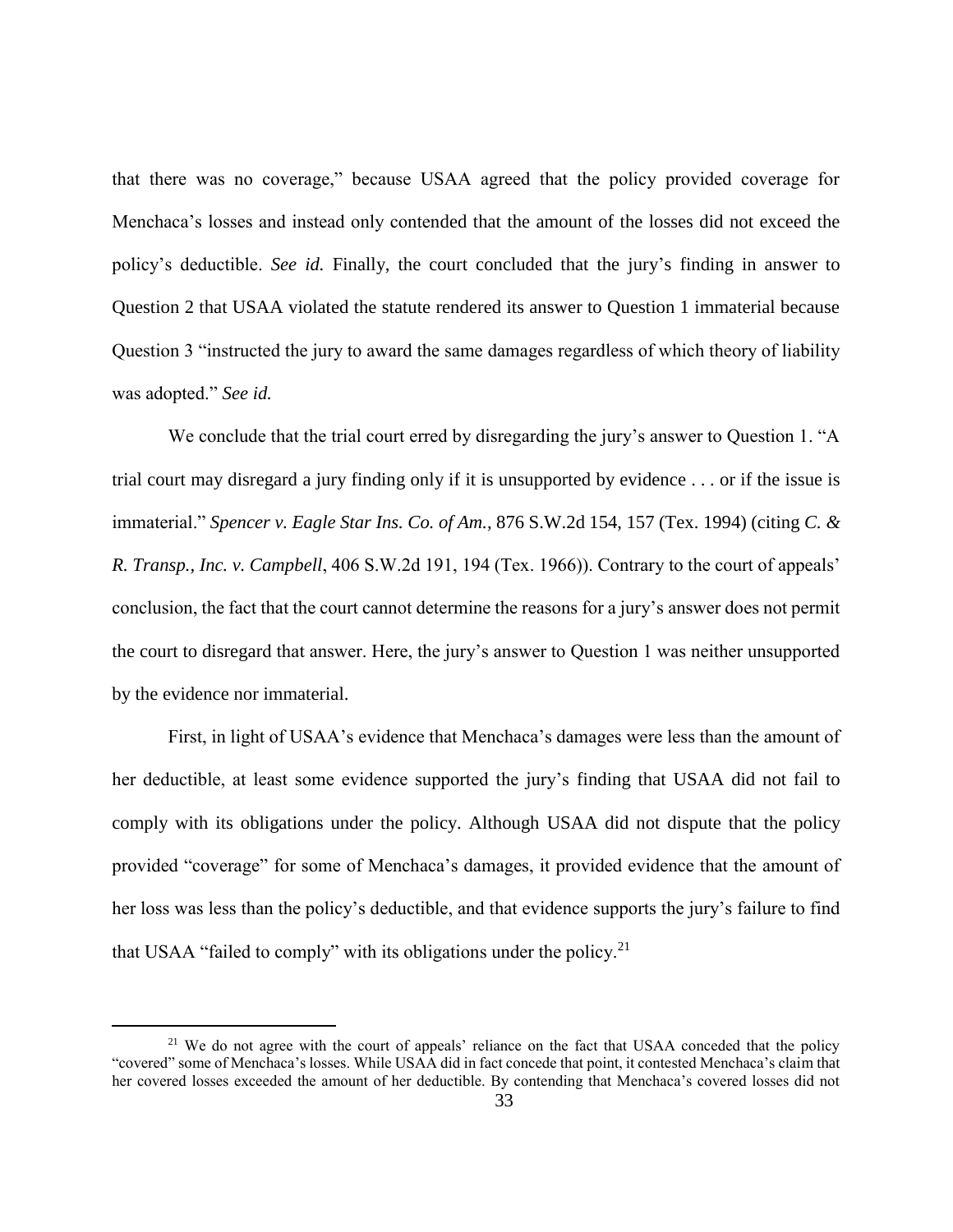Second, Question 1 was not immaterial. A jury finding is immaterial when the question "should not have been submitted, or when it was properly submitted but has been rendered immaterial by other findings." *Spencer*, 876 S.W.2d at 157 (citing *C. & R. Transp.*, 406 S.W.2d at 194). Contrary to the trial court's conclusion, the fact that a question is defective does not render the jury's answer immaterial. *See id.* (concluding that, "while [a question] was defective, it was not immaterial."). Question 1 was material because Menchaca sued USAA for breach of the insurance policy as well as for statutory violations, and she sought to recover on either claim. The jury's answers to Questions 2 and 3 did not render its "No" answer to Question 1 immaterial because that answer was necessary to resolve Menchaca's breach-of-contract claim. We therefore conclude that the court of appeals erred by affirming the trial court's decision to disregard the jury's answer to Question 1.

# **B. Reversal and Remand in the Interest of Justice**

 $\ddot{ }$ 

Having concluded that the trial court and court of appeals erred in disregarding the jury's answer to Question 1, we will reverse the judgment in Menchaca's favor. In the interest of justice, however, we may "remand the case to the trial court even if a rendition of judgment is otherwise appropriate." TEX. R. APP. P. 60.3. Such a remand is particularly appropriate when it appears that one or more parties "proceeded under the wrong legal theory," *Boyles v. Kerr*, 855 S.W.2d 593, 603 (Tex. 1993), especially when "the applicable law has . . . evolved between the time of trial and the disposition of the appeal." *Natural Gas Pipeline Co. of Am. v. Justiss*, 397 S.W.3d 150, 162 (Tex. 2012); *see also Hamrick v. Ward*, 446 S.W.3d 377, 385 (Tex. 2014) (remanding in the

exceed the amount of her deductible, USAA disputed that the policy "covered" the benefits for which she sued because the policy expressly provided that USAA would "cover only that part of the loss over the deductible stated."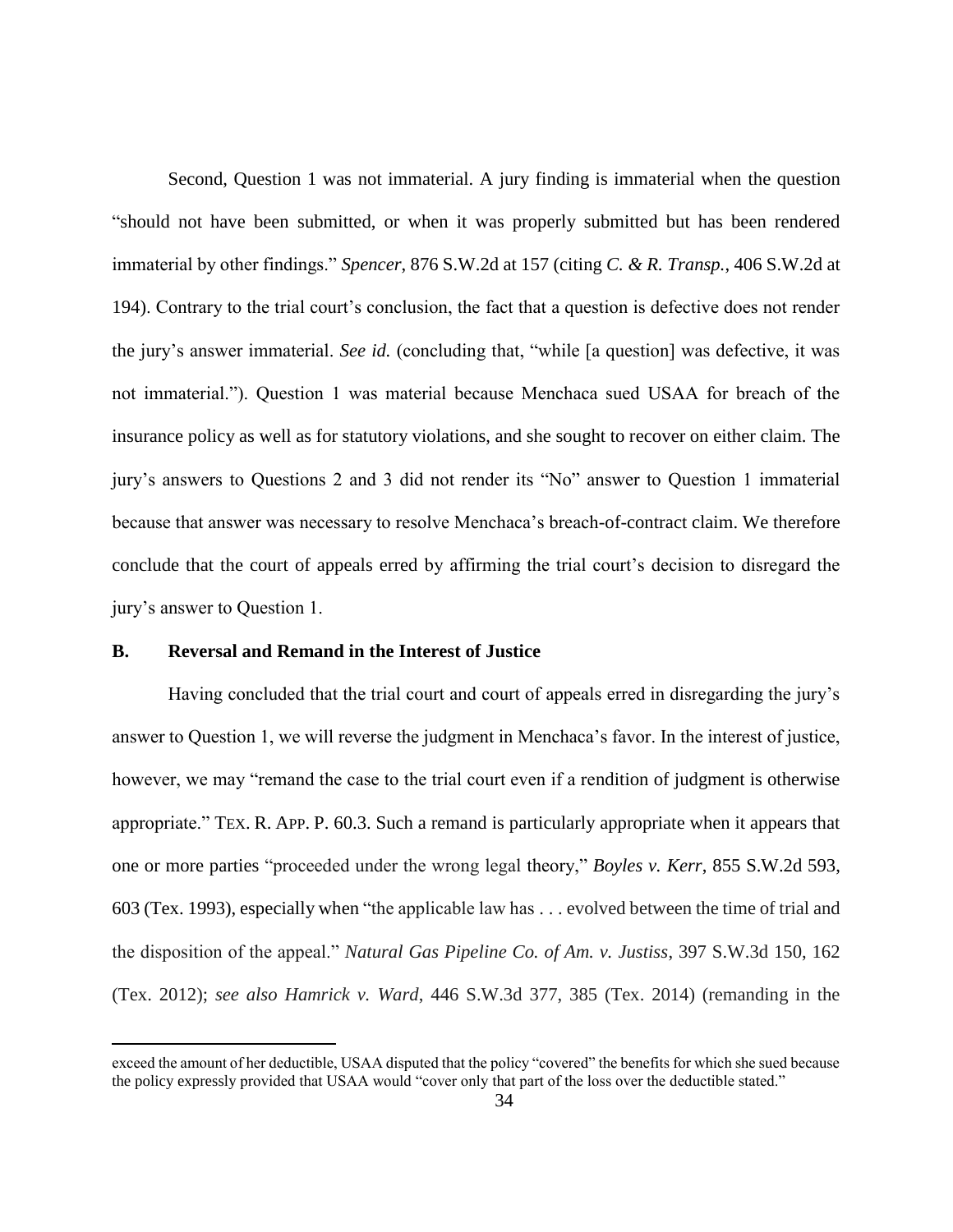interest of justice "in light of our clarification of the law"); *Moriel*, 879 S.W.2d at 26 (same, in light of our "substantial clarification"). In light of the parties' obvious and understandable confusion over our relevant precedent and the effect of that confusion on their arguments in this case, we conclude that a remand is necessary here in the interest of justice.

Specifically, USAA has steadfastly maintained that Menchaca cannot recover policy benefits for a statutory violation unless she also obtains a finding that USAA "breached" the insurance policy or that USAA's statutory violation caused an injury independent of her right to benefits. At trial, USAA objected to the charge's failure to condition Question 2 on a "Yes" finding to Question 1 and objected to the submission of Question 3 on the ground that "Texas courts have held that extra<sup>[-</sup>]contractual damages need to be independent from policy damages." After the jury returned its verdict, USAA argued that it should prevail because "the jury found 'NO' breach of contract" and awarded only policy benefits "for repairs to the property which Plaintiff and her experts testified were proximately caused by Hurricane Ike." After the trial court entered its judgment, USAA argued in its motion for new trial that Menchaca cannot recover in the absence of a finding of breach because she did not seek damages "separate and apart from those sought under the breach of contract theory." Although we have clarified today that Menchaca did not have to prevail on her breach-of-contract claim to recover policy benefits for a statutory violation, the confusing nature of our precedent precludes us from faulting USAA for the position it has maintained throughout this litigation.

Meanwhile, Menchaca has consistently argued that she can recover, even in the absence of a finding of "breach," based on the jury's findings in answer to Questions 2 and 3 that USAA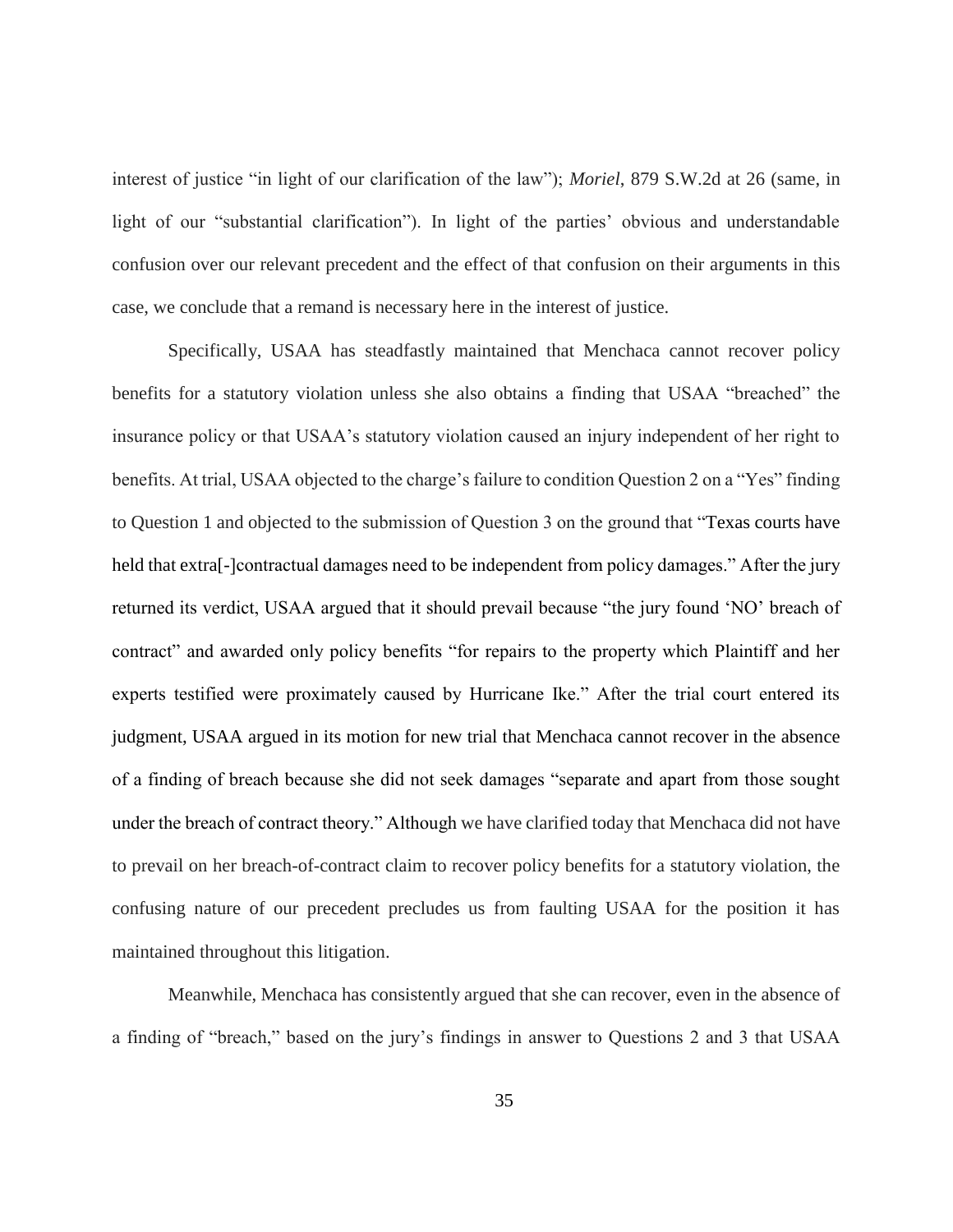violated the statute and that the violation "caused" Menchaca to incur damages in the form of policy benefits that USAA "should have paid." In support of its motion for judgment on the verdict, Menchaca argued that through these answers "the jury found there was coverage," and that finding supported the judgment even though the jury failed to find a "material breach." Before us, Menchaca argues that the jury "did not find that [she] suffered no covered losses or that USAA paid for all Menchaca's covered losses," but in fact "found the contrary" in response to Question 3, "finding that USAA failed to pay \$11,350 it should have paid (and would have paid but for its unreasonable investigation) in accordance with the policy." As with USAA's arguments, we conclude that the confusing nature of our precedent precludes us from faulting Menchaca for asserting throughout this litigation that she did not have to prove breach.

In their briefing to this Court, the parties make additional arguments regarding such issues as whether USAA adequately objected to the jury charge; whether the jury's answer to Question 1 established that Menchaca was not entitled to any benefits under the policy; whether the answer to Question 2 established that USAA breached the policy; whether the answer to Question 3 established that the policy entitled Menchaca to receive \$11,350 in benefits; whether the jury's answers irreconcilably conflict; and if so, whether and how we can resolve that conflict. We conclude that the parties' confusion about our precedent has affected these arguments as well, to such an extent that justice requires that we remand the case for a new trial without addressing them.